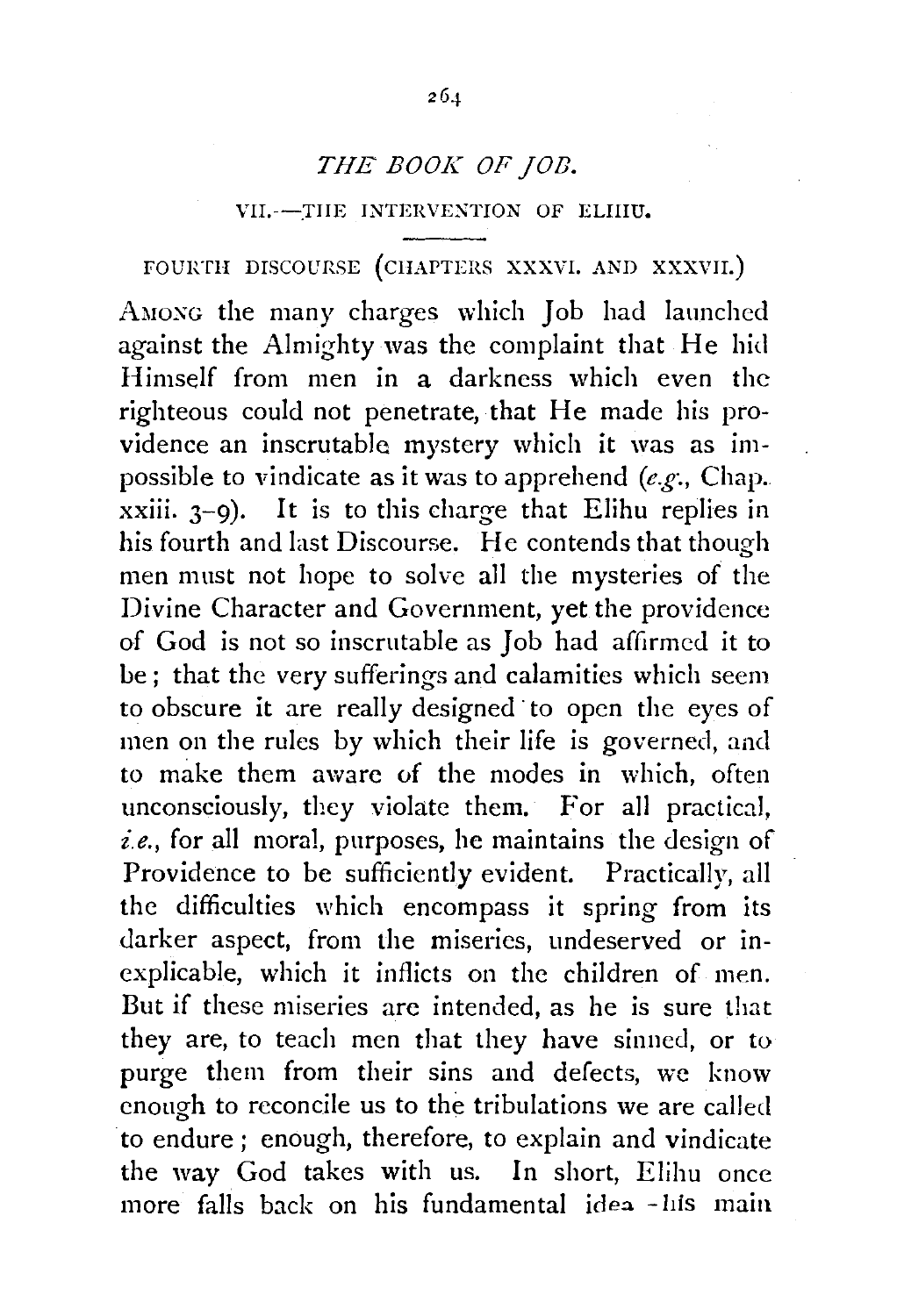contribution to the argument of the Poem-viz., the didactic and disciplinary function of suffering.

This idea, after a characteristic introductory phrase or. two (Chap. xxxvi. Vers. 2-4) Elihu proceeds to develop and adapt to his present purpose. He argues the Divine Providence to be both intelligible and just, (a) because God obviously renders "justice" to the distressed, and " will not let the wicked live " (Verses  $(5-7)$ ; ( $\beta$ ) because the very distresses of men are intended to illuminate their minds, quicken their conscience, and reform their lives (Verses 8-10); and  $(y)$ because if they hearken and repent, they "complete their days in good;" while if they will not hearken, they perish in their sins (Verses  $I1-I5$ ).

Having thus thrown his little beam of light into the. darkness which vexed and obscured Job's thoughts, Elilm makes a personal application of his argument. He assures him (Verses 16-25) that the intention of God in afflicting *him* is both intelligible and just, since his afflictions are designed to lead him through strait and narrow into broader and happier conditions, *per angusta ad augusta*; warns him of the inevitable results of his impatience of the Divine corrections; and begs him not to yield to the despair which moves him to loathe his very life, but to repent of the sins his afflictions were intended to correct and to lay to heart the lessons they were intended to teach.

As his Discourse draws to a close, Elihu becomes aware of a tropical storm which is labouring up through the disordered sky-fit emblem of the tempest which had swept across the soul of Job, blotting out all the lights of hope. With exquisite tact the Poet prepares us for the next and closing section of this great poem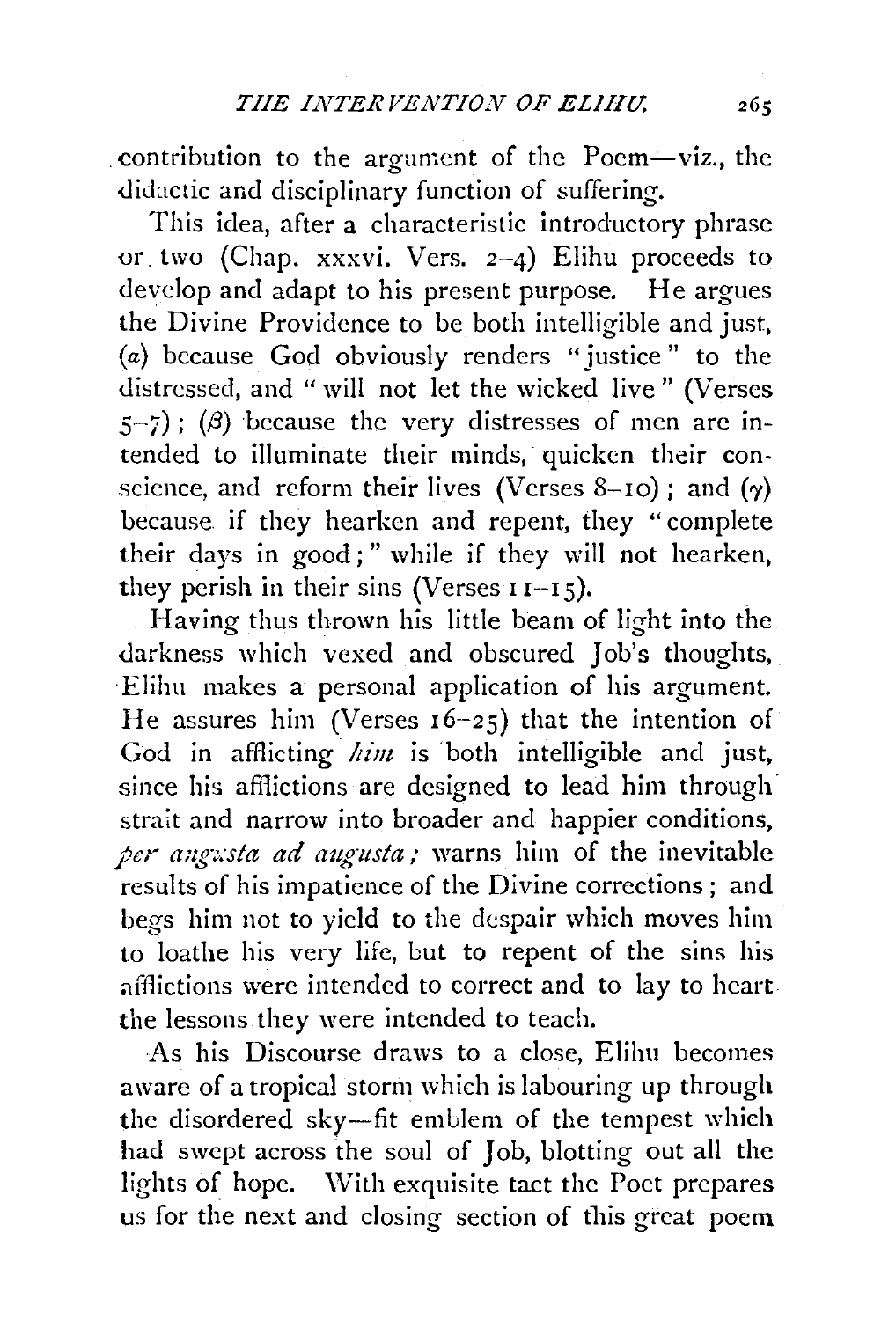by setting him to describe the tempest out of which Jehovah is about to speak, and so to describe it as both to suggest to Job that God had been in that very storm of calamity which had obscured his vision of the  $\Lambda$ lmighty, and to give us a glimpse, a forecast, of that sun of prosperity and favour which is yet to "come forth in gold," to shine on Job with dazzling and enriching lustre, when the bitter wind of adversity has blown by, and the clouds that have so long overshadowed him have been swept away.

The mere description, viewed simply as a work of art, has, I suppose, never been equalled, much less. surpassed ; not even by David, although in Psalm xxix. he makes us hear peal after peal of thunder breaking on seas and mountains and woods as the storm comes nearer and nearer still, from the first crash of its fury rolling and reverberating among the hills till it dies away into faint and distant mutterings, only to break out on us in its full strength once more. Compared with this grand picture, or even with the less sublime description of David, the famous passage in the Coran (Sura ii. v. 18), albeit it is said to have converted the poet *Lebid* by its mere beauty and power, sinks. into utter significance. It may be well, however, to quote this other Arabian description of a great storm, if only that the reader may make the comparison for himself. Speaking of unbelievers, Mohammed says: They are like those who, "when a storm-cloud cometh out of heaven, big with darkness, thunder, and lightning. thrust their fingers into their ears because of the thunder-clap, for fear of death. God is round about the infidels. *The lightning almost snatcheth out their qcs.* So oft as it gleameth on them, they walk on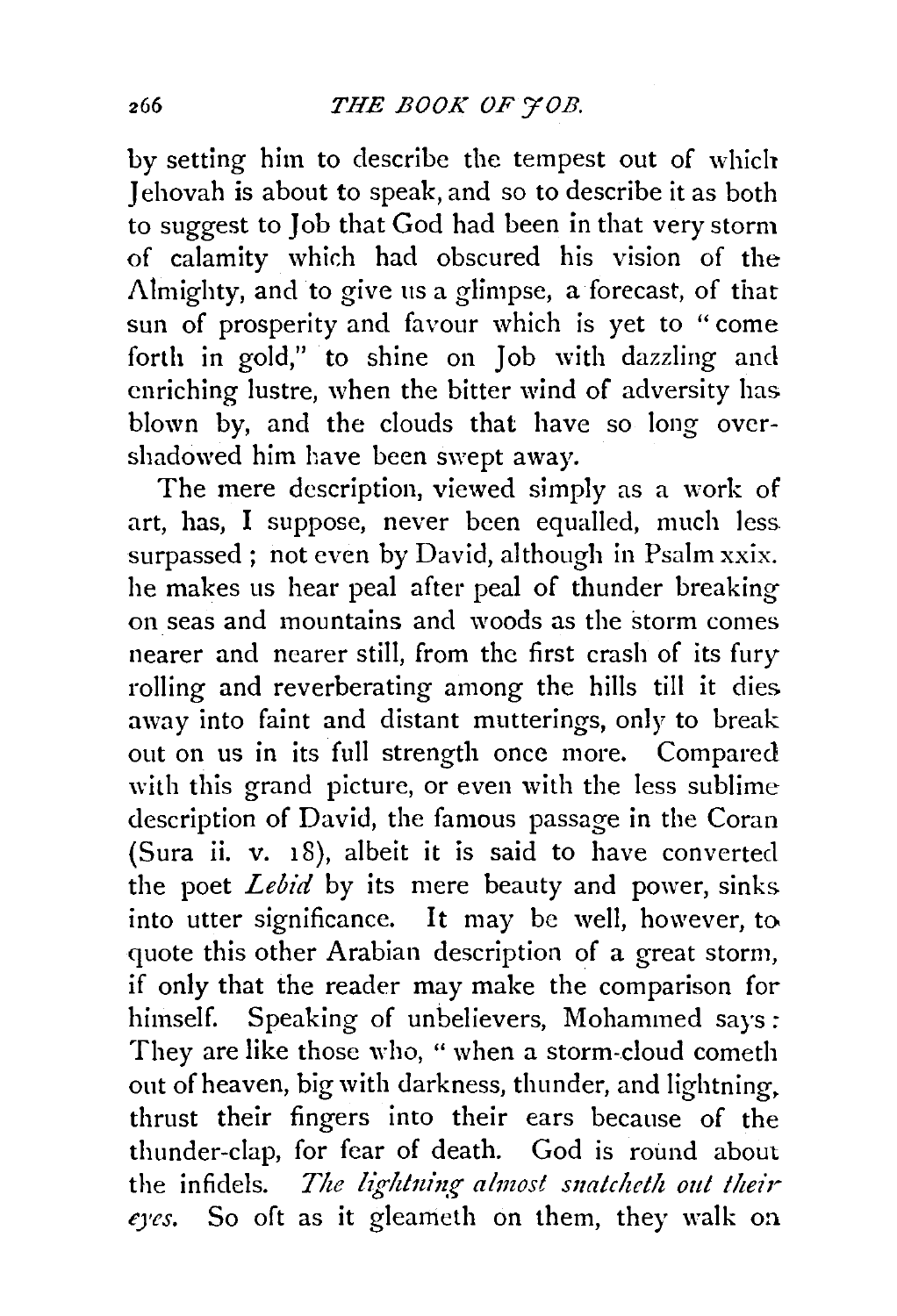in it; but when darkness cometh upon them, they stop. And if God pleased, of their ears and of their eyes. would He surely deprive them. Verily, God is Almighty!" There is, indeed, one graphic line-I have italicized it-in this much admired passage; and it has this in common with the description of Elihu, that it sees, and makes us see, *God* in the storm : but who does not feel that, whether for picturesqueness or sublimity, it is on a wholly different and much lower level than that of either Elihu or David ?

And yet it is not for its beauty mainly, or for its sublimity, that the pencil of the inspired Artist lingers over it. The ends he has in view are moral chiefly, though no doubt he takes his wonted delight in feats. of literary skill. He describes the tempest thus lovingly and impressively because it is the tempest out of which Jehovah is to speak to the perturbed spirit of the man who has so long been challenging and entreating Him to appear. He makes Elihu recognize and emphasize the presence of God in the storm which rolls and thunders above their heads, because it is Elihu's chief aim to make Job recognize that same mighty but gracious Hand in the great tempest of affliction which has swept over his soul. He lingers and lays a special emphasis on the clear shining after the rain, on the new glory of the heaven and the earth from which the storm has swept all that darkens and defiles, because he would thus convey to Job the hope that, when he has been tried and deansed, he too shall enter on a brighter happier day. And, moreover, he expends his full power in his description of the tempest which veils the Almighty, because he sees, and would have us and all men see, that kindred religious emotions are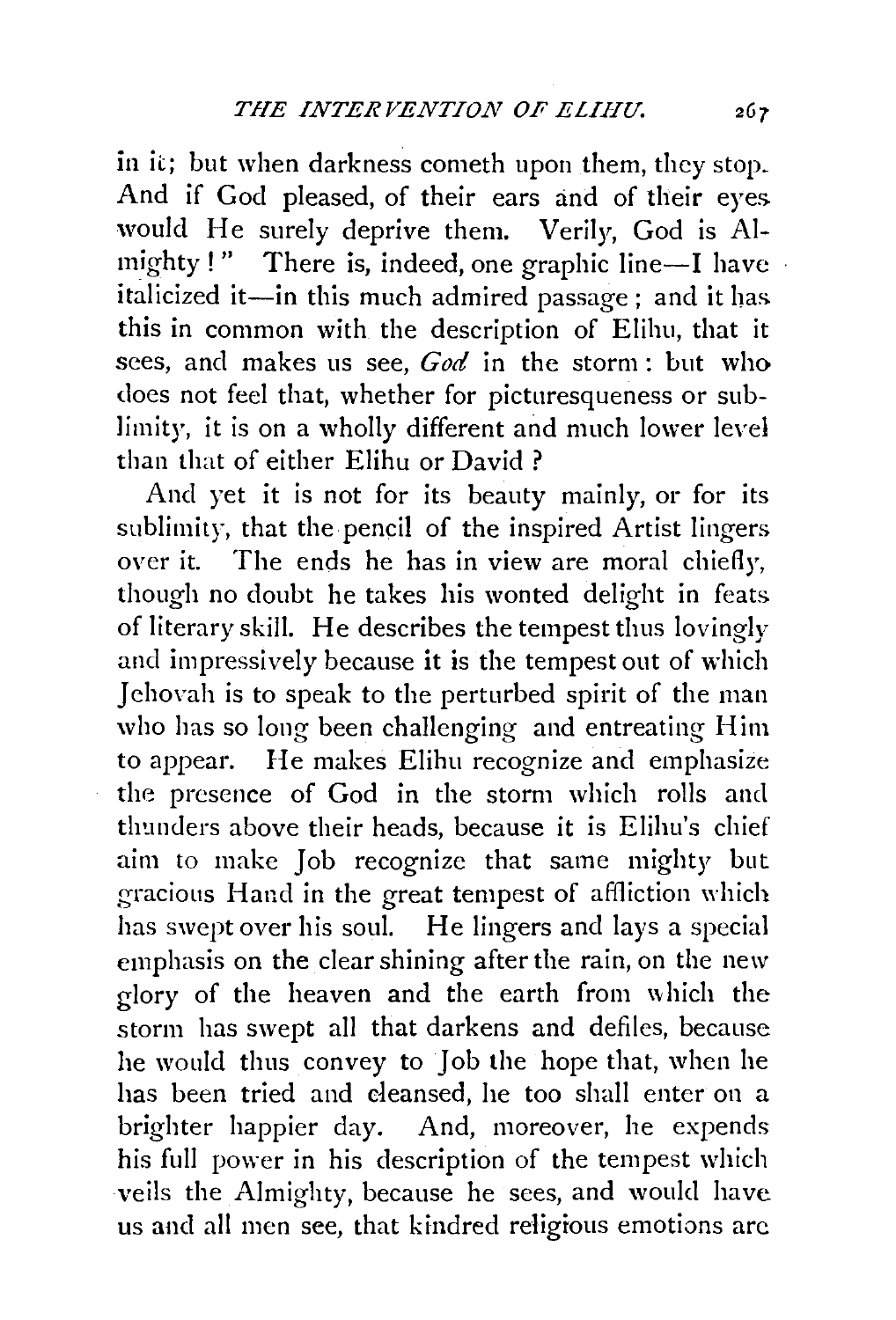.aroused in us by the great convulsions of Nature and by the tribulations \vhich desolate the soul-both inducing awe, humility, fear, the sense of weakness and of our need of a Divine Stay; because he knows, and would have us know, that in the spiritual as in the natural world the very forces which seem most irresistible and most adverse to us arc really God's ministers for our good.

## CHAPTERS XXXVI. AND XXXVII.

|     | CHAP, XXXVI. Then Elihu spake further:                       |
|-----|--------------------------------------------------------------|
| 2.  | Wait for me a little, and I will shew thee                   |
|     | That I still have words for God;                             |
| з.  | I will fetch my knowledge from afar,                         |
|     | And will ascribe righteousness to my Maker;                  |
| 4.  | For truly my words are not feigned,                          |
|     | One of sincere thoughts is with thee.                        |
| 5.  | Behold, God is mighty, yet He despiseth none,                |
|     | He is mighty by strength of heart.                           |
| 6.  | He will not let the wicked live,                             |
|     | But rendereth justice to the distressed;                     |
| 7.  | He withdraweth not his eyes from the righteous,              |
|     | But seateth them with kings on thrones for ever,             |
|     | And they are exalted:                                        |
| 8.  | If they be bound in fetters,                                 |
|     | And held in cords of affliction,                             |
| 9.  | Then He sheweth them their doings                            |
|     | And their transgressions—that they have become vainglorious; |
| 10. | He also openeth their ear to reproof,                        |
|     | And commandeth them to turn from evil:                       |
| н.  | If they hearken and do Him service,                          |
|     | They will complete their days in good                        |
|     | And their years in pleasures;                                |
| 12. | But if they hearken not,                                     |
|     | They fling themselves on the sword                           |
|     | And expire for lack of knowledge.                            |
| 13. | Thus the impious of heart heap up wrath;                     |
|     | They cry not to Him when He bindeth them:                    |

268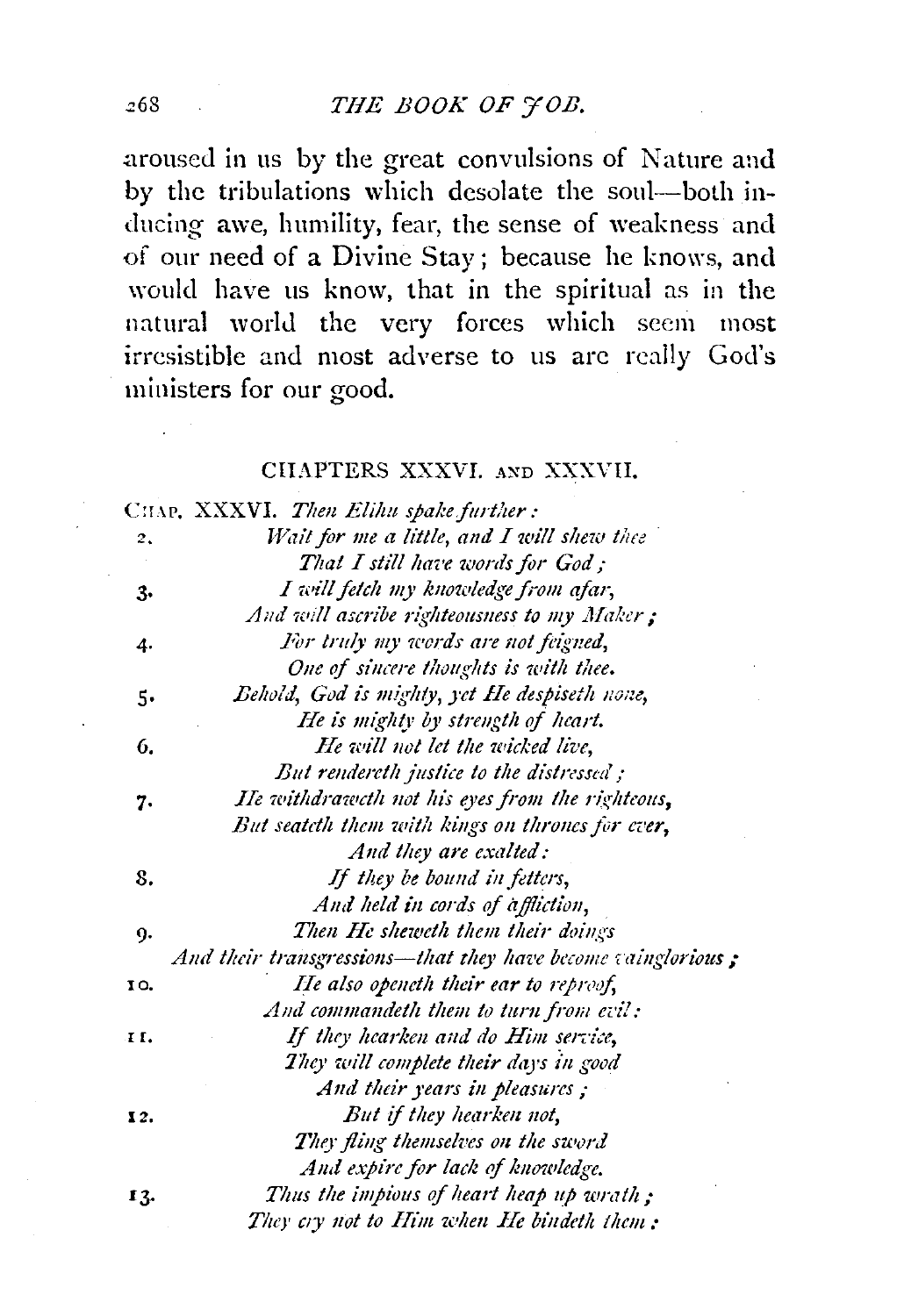# *THE INTERVENTION OF ELIIIU.*

| 14. | Their soul dieth in youth,                                  |
|-----|-------------------------------------------------------------|
|     | And their life passeth away among the unclean :             |
| 15. | But He delivereth the afflicted by their affliction,        |
|     | And openeth their cars by calamity.                         |
| 15. | Thee also will He lure out of the jaws of the strait        |
|     | Into a broad space, where there is no straitness,           |
|     | And that which is on thy table shall be full of fatness.    |
| 17. | But if thou hast filled up the cause of the wicked,         |
|     | Therefore have cause and judgment taken hold of each other. |
| 13. | Because there is wrath,                                     |
|     | Beware lest He drive thee forth with strokes,               |
|     | And a great ransom fail to deliver thee.                    |
| 19. | Shall thine outcries deliver thee from thy distress,        |
|     | Or all the struggles of thy strength?                       |
| 20. | Pant not for the night,                                     |
|     | In which men descend into Hades.                            |
| ΩI, | Beware lest thou turn to wickedness,                        |
|     | For thou hast preferred this to affliction.                 |
| 22. | Lo, God exalteth by his power!                              |
|     | And who is a teacher like to Him?                           |
| 23. | Who hath prescribed his way to Him,                         |
|     | Or who can say, " Thou doest wrong" ?                       |
| 24. | Remember that thou magnify his works                        |
|     | Which men do sing,                                          |
| 25. | On which all men gase,                                      |
|     | Contemplating them from afar.                               |
| 26. | Behold, God is great, and we know Him not,                  |
|     | Nor can we count the number of his years!                   |
| 27. | When He draweth up the drops of water                       |
|     | They are fused into rain, and form his vapour               |
| 28. | Which the clouds do distil                                  |
|     | And drop down plentcously:                                  |
| 29. | But who can understand the spreading of the clouds,         |
|     | The crash of his pavilion?                                  |
| 30. | Lo, He spreadeth out his light around Him,                  |
|     | And covereth Himself from the depths of the sca;            |
| 31. | For by these He judgeth the nations,                        |
|     | And furnisheth food in plenty:                              |
|     |                                                             |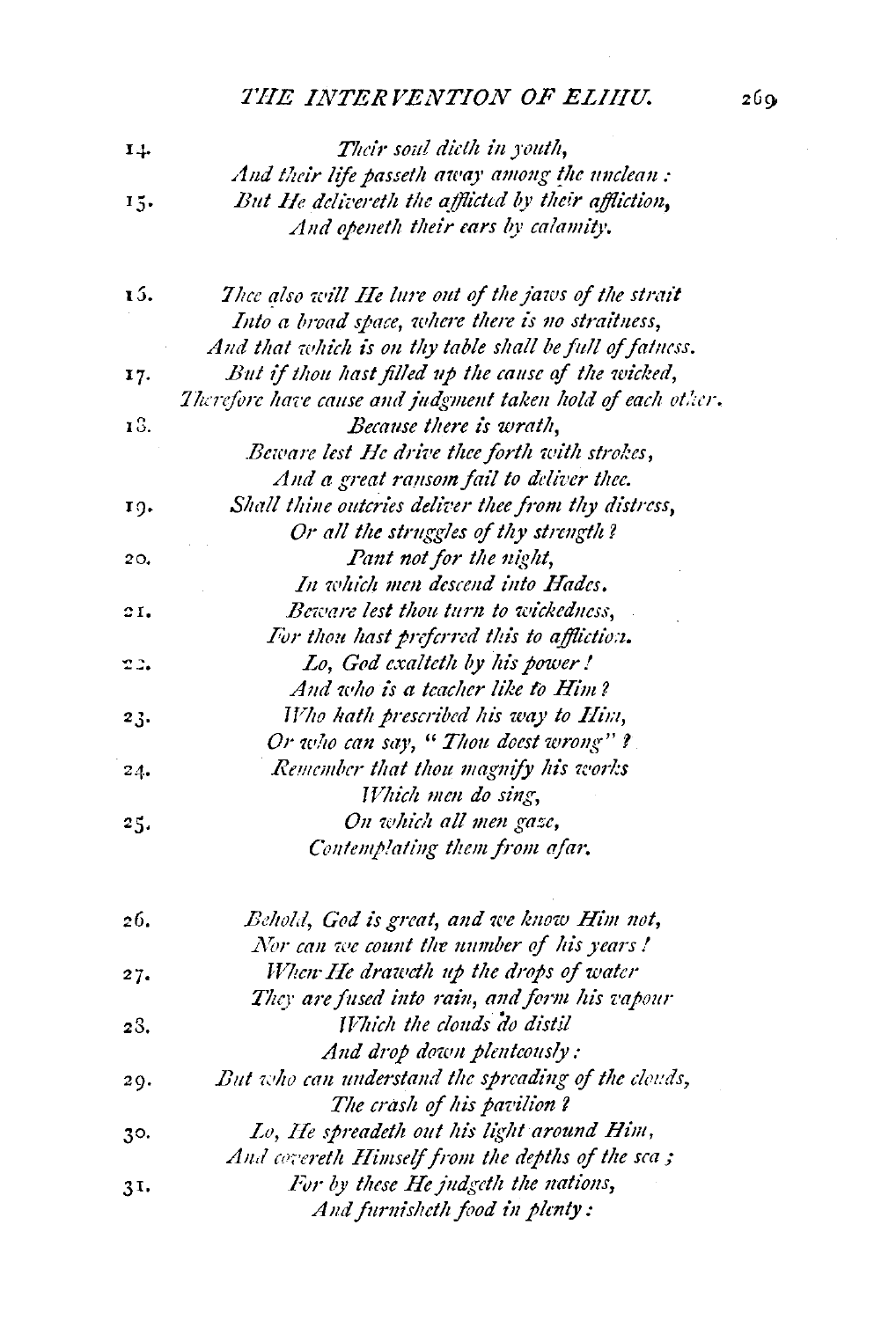# THE BOOK OF JOB.

| 3 <sup>2</sup> | He clotheth his palms with lightning,         |
|----------------|-----------------------------------------------|
|                | And slingeth it against the foe;              |
| $33 -$         | The crash thereof announceth                  |
|                | The fierceness of his wrath against iniquity. |

|     | CHAP. XXXVII.<br>At this also my heart throbs                |
|-----|--------------------------------------------------------------|
|     | And leapeth out of its place.                                |
| 2.  | Hear ye, O hear, the tumult of his voice,                    |
|     | And the muttering that goeth forth from his mout!: !         |
| 3.  | He flingeth its flash across the whole heaven,               |
|     | And his lightning to the ends of the earth;                  |
| 4.  | After it roareth a voice,                                    |
|     | With his majestic voice He thundereth :                      |
|     | He holdeth back nought when his voice is heard!              |
| 5.  | God thundereth marvellously with his voice;                  |
|     | Great things docth He beyond our reach :                     |
| 6.  | For He saith to the snow, " Fall thou on the carth !"        |
|     | Also to the streaming rain,                                  |
|     | And to the heavy rain of his strength:                       |
| 7.  | He sealeth up every man's hand,                              |
|     | That men may consider his handiwork;                         |
| ε.  | Then slink the wild beasts to their dens,                    |
|     | And abide in their lair;                                     |
| ο.  | The whirlwind cometh from his secret place,                  |
|     | And the cold from his cloud-scattering winds $\ddot{\bm{x}}$ |
| 10. | The frost is given by the breath of God                      |
|     | And the broad waters are straitened:                         |
| 11. | Yea, He chargeth the thick cloud with rain,                  |
|     | He driveth on the lightning cloud;                           |
| 12. | By his piloting it is turned hither and thither              |
|     | To accomplish all his behests                                |
|     | Over the face of the broad earth,                            |
| 13. | Whether He cause it to come for a scourge,                   |
|     | Or for the good of his land.                                 |
| 14. | Hearken unto this, O <i>Fob!</i>                             |
|     | Stand still, and scan the wondrous works of God!             |
| 15. | Knowest thou when God ordained them,                         |
|     | And bade his clouds to gleam with light?                     |
| 16. | Knowest thou the poisings of his clouds,                     |
|     | The marvels of Him who is perfect in knowledge,-             |
|     |                                                              |

 $-270$  $\sim$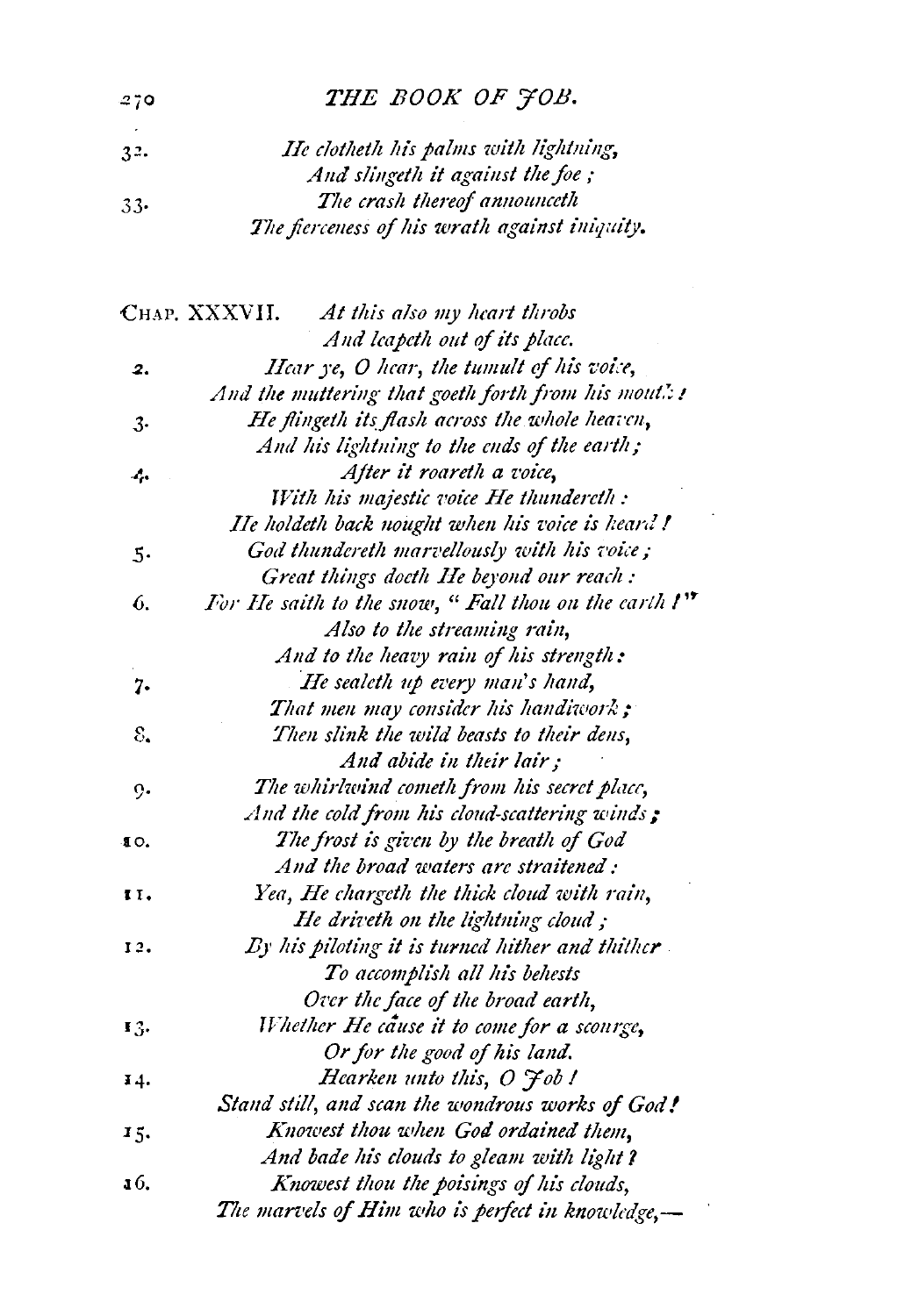### *THE INTERVENTION OF ELIIIU.* 271

| 17. | Thou whose garments become warm                          |
|-----|----------------------------------------------------------|
|     | When He stilleth the earth with the Southwind?           |
| 13. | Hast thou, with Him, beaten out the firmament, thin      |
|     | Yet strong, like a molten mirror?                        |
| 19. | Teach us what we can say to Him!                         |
|     | We cannot order our words for darkness:                  |
| 20. | Shall it be told Him that I speak?                       |
|     | If a man speak, it may be his destruction;               |
| 21. | For man cannot even look upon the sun                    |
|     | When it is bright among the clouds,                      |
|     | Or a wind hath passed and cleared them off,              |
| 22. | When, after a Northwind, he cometh forth in gold.        |
|     | How awful, then, the majesty of God!                     |
| 23. | The Almighty! We cannot find Him out.                    |
|     | Great in strength and judgment, and of a perfect equity, |
|     | He will render an account to no man,                     |
| 24. | Therefore let men fear Him                               |
|     | Whom not even the wise in heart can behold.              |

At the close of his second Discourse (Chap. xxxiv. Ver.  $33$ ), Elihu had paused in his vindication of the Divine Justice, and called on Job to reply, if he had .any reply to make. Job, taken at unawares then perhaps, had not responded to the summons. But now, it would seem, he had found, or thought he had found, some weak point in Elihu's argument, and by look or gesture indicates that he is about to reply to it. But now, too, Elihu sees that his argument is wellnigh exhausted, that he has but little to add to it ; and hence *(Chapter* xxxvi. *Verse* 2) he courteously requests Job to "wait for him a little," to grant him a few words more, in order that, when he replies, he may reply to *all* the words for God which Elihu has to allege. In the wide realm of Nature and History, which Elihu has traversed, there is yet that which testifies to the righteousness of the great Maker and Ruler of the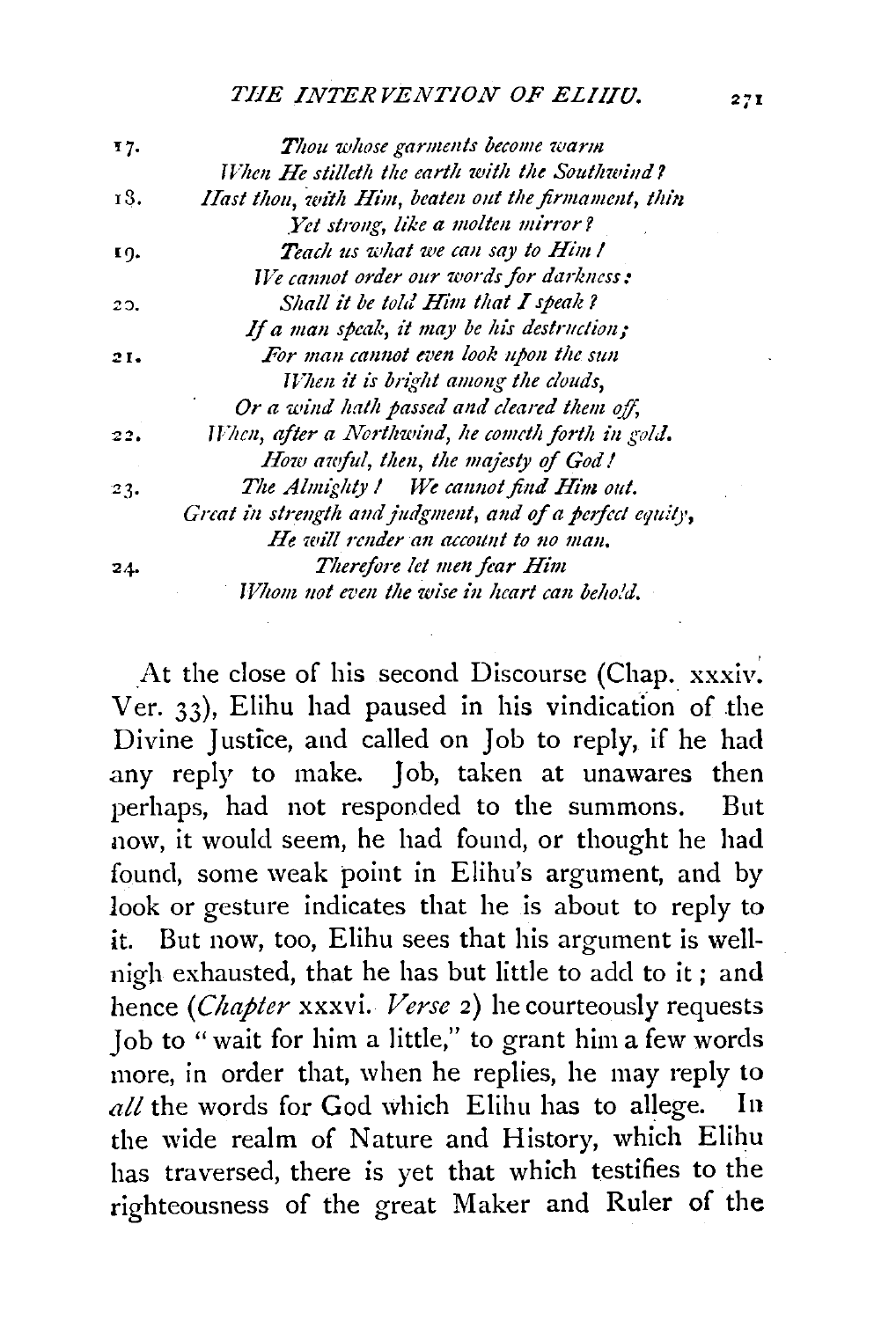world ; and this he would fetch even " from afar," and add to what he has already advanced *(Verse* 3).

Yet, it must be confessed, that Elihu adds little, if anything, that is new or recondite to his exposition of the character and providence of God. As we shall soon see, he does but sum up all that he has said before -though he so sums it up as to suggest that the Divine Providence is not the wholly impenetrable mystery Job had affirmed it to be-and add a pungent personal application of his argument to the case of Job. It may be that he intended, after the brief resume contained in Verses  $5-15$ , to take a new departure, to soar to new heights, to wing his way afar in quest of new and more potent words for God ; and that he was driven from his intention by the approach of the great tempest, or diverted from it by the grandeur and beauty of the storm-swept heaven and earth.

But whatever it was that broke his purpose off, he<sup> $\cdot$ </sup> would be the less disconcerted by it, since it was not for victory, but truth, that he was contending *(Verse* 4), and contending with the most absolute sincerity. The second clause of this Verse is commonly rendered, "One of *perfect knowledge* is with thee," and has, of course, been cited in proof of the insolent and intolerable conceit of the Speaker by those who condemn him as a chattering coxcomb, a talkative fool. But though this rendering is an admissible, and even a literal, translation of the words in the original, it quite fails to convey their sense. For neither here, nor in any of the *Chokmah* writings, does the word for " knowledge" stand for universal knowledge, or the word for "perfect" stand for absolute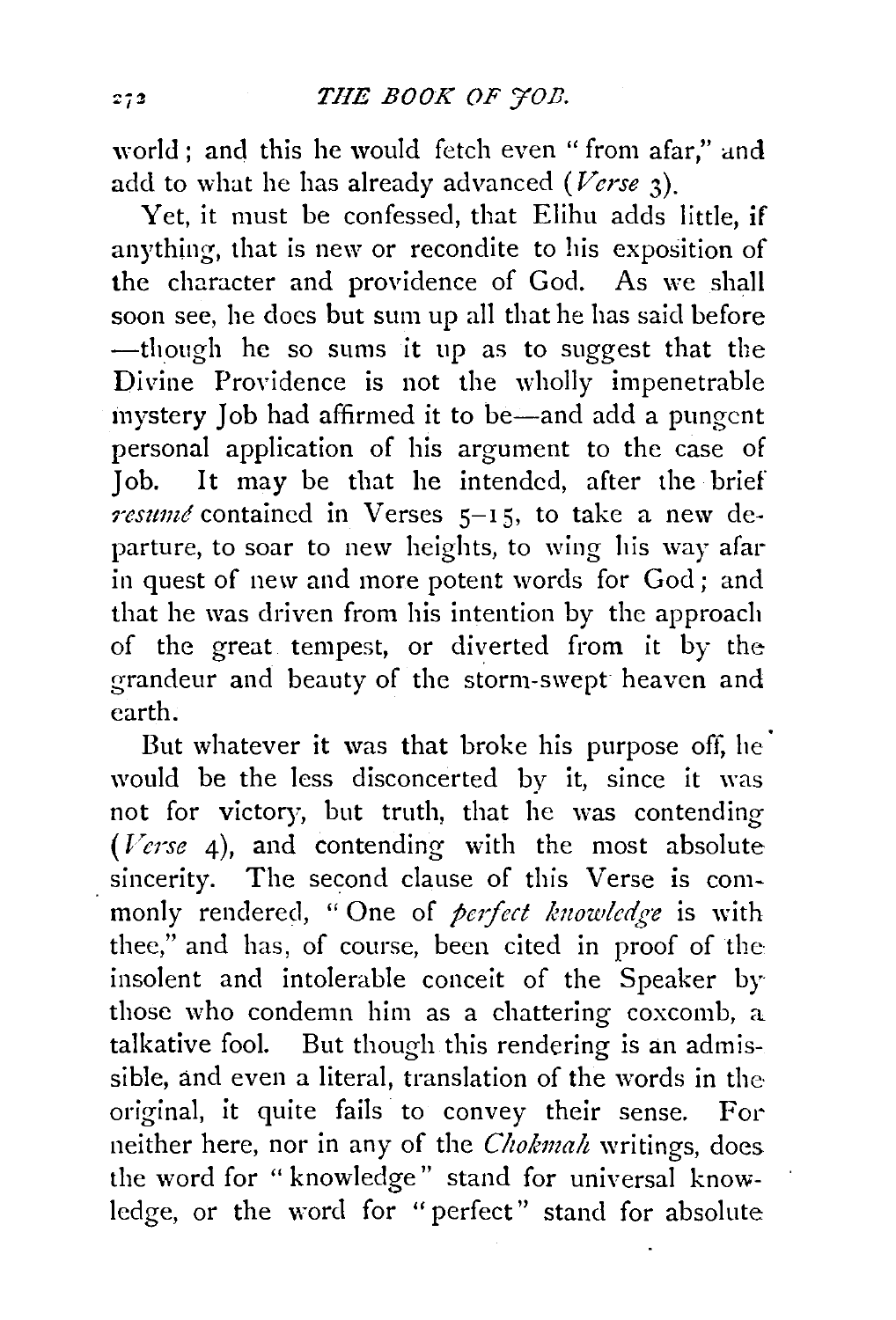perfection. All that the words imply, when interpreted by Hebrew usage, is, as the parallel between the two clauses of this Verse should have suggested, tl at Elihu is perfectly convinced of the cogency of the arguments he is about to employ, that he is fully persuaded of the truth of that view of the moral government of God which he is about to oppose to the view maintained alike by Job and the Friends. It is not, in fine. "perfect knowledge " which he claims, but " absolute sincerity;" so that here, once more, the charge against him breaks down so soon as it is carefully examined.

After this brief but characteristic exordium, Elihu proceeds at once to argue that the providence of God, so far from being wholly inscrutable, is both intelligible and defensible because it is both just and kind.

There is a visible and obvious justice in it. For (Verse 5), though God is mighty, He neither-let Job say what he will-despises nor neglects the cause of any man, however lowly, however distressed. Though He is mighty, He is mighty "by strength of heart ;"  $i.e., according to the Hebrew idiom, the crowning and$ most conclusive proof of his power is the penetrating and sympathetic understanding which enables Him to discern at a glance the right or wrong of every cause submitted to Him, and leads Him to judge all men and all actions by an appropriate moral standard or ideal. He looks quite through the outward shows of men *(Verse* 6) and sees the motives by which they are inspired-detecting a wickedness unworthy to live even when it is shrouded under the most prosperous conditions, the most pious professions, and discovering a righteousness that commands his respect under conditions the most adverse and distressful. It is by these VOL. XI. 20

 $273$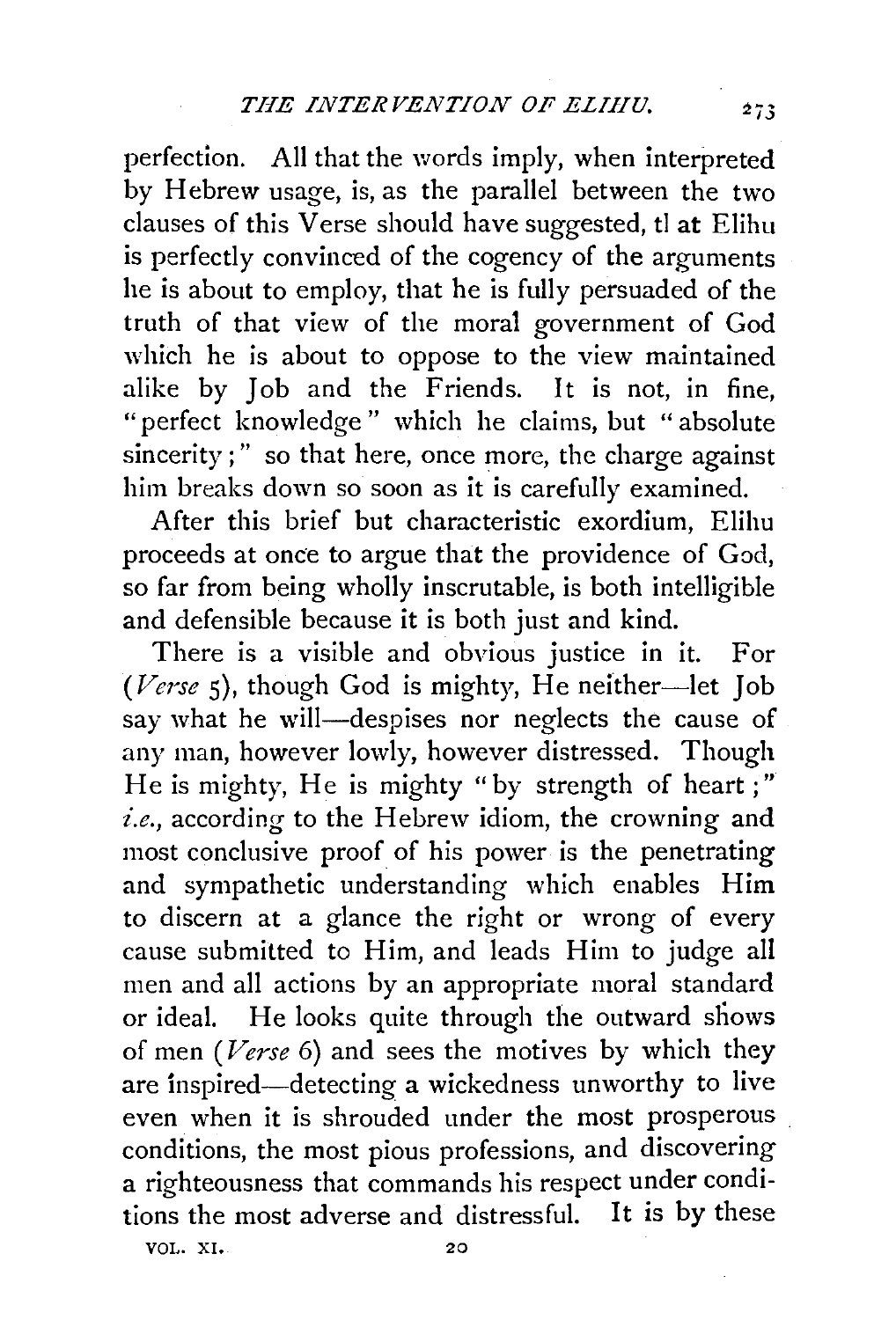inward moral qualities, and not by the outward forms and shows of life, that his awards are determined *(Verse* 7) ; the principle of these awards being, at least on its positive side, that even under the utmost pressure of adversity the righteous should be in his "eyes," *i.e.,* in his favour and regard, and that, in the end, their outward conditions should be as royal and affluent as their inward life ; while in respect of the unrighteous we are left to infer that this same even-handed justice will

> Commend the ingredients of their poisoned chalice To their own lips.

In short, Verses 6 and *7* contain the proof of the thesis stated in Verse 5. They shew that God is "mighty" by strength of heart," by his searching and sympathetic understanding, since He penetrates through all outward disguises to the motives by which men are actuated, to the moral aims they pursue, and bases his awards on character, not on condition.

And if that be one of the ruling principles or intentions of God's providence, as Elihu is fully persuaded that it is, who can contend that his providence is utterly unintelligible, that his ways are wholly past finding out ?

In *Verses* 8-10 Elihu argues more distinctly that God's providence is kind as well as just, and that even when it most seems unkind. And here his main contention is that our best knowledge, and, above all, self-knowledge, is

> Bought only with a weary care, And wisdom means a world of pains ;

or, if we prefer to take a summary from his own lips, his main contention is (Verse 15) that God delivers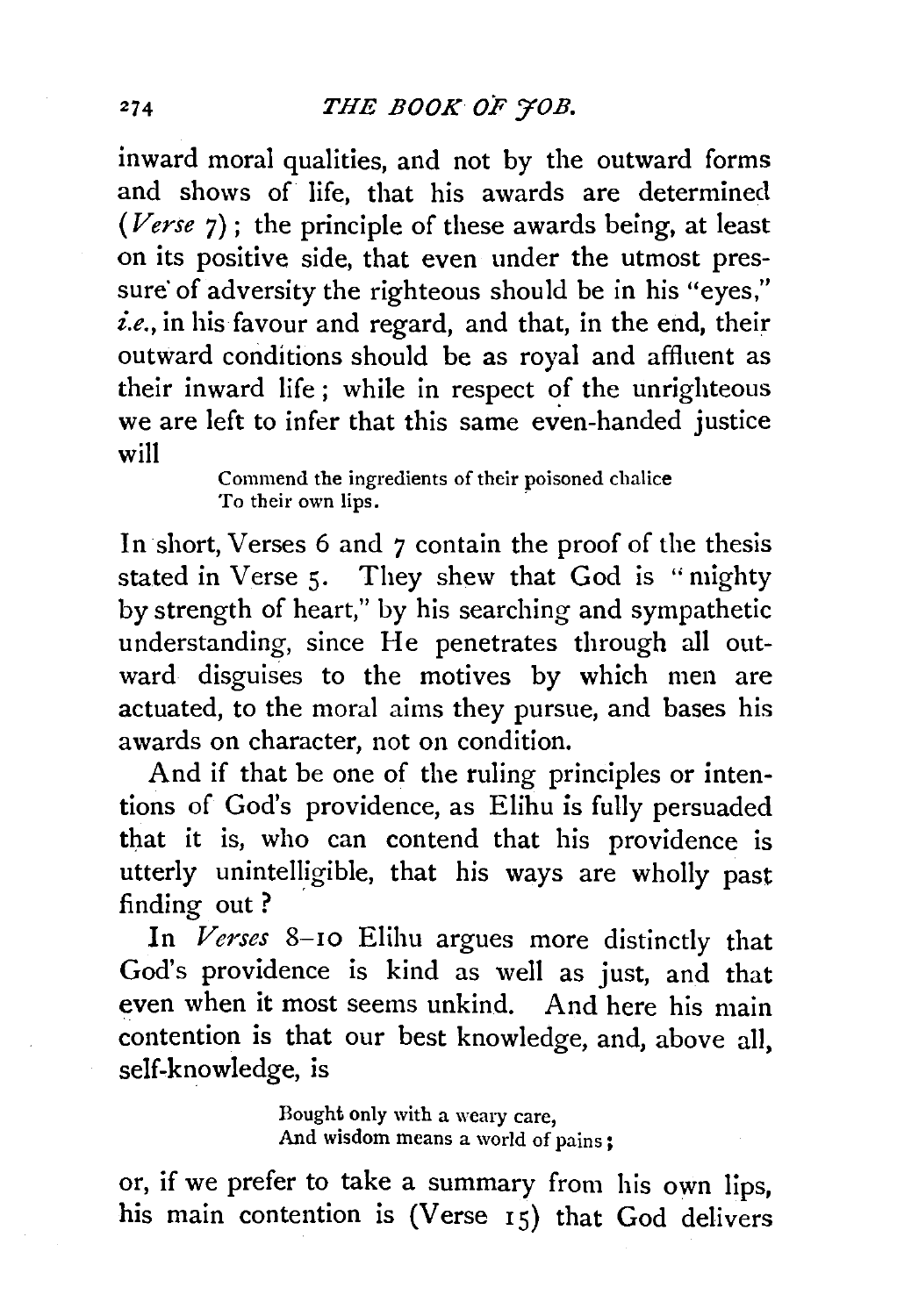men from their afflictions " *by* their afflictions," and ·opens their ear to instruction by the very calamities which chastise their sins. He arrests and fetters them in "cords of affliction" *(Verse* 8), in order *(Verse* 9) .. to shew them their doings," *i.e.,* to expose to them the true character of their own acts, to make them see that their sufferings spring from some violation of the pure and kindly laws by which their lives are ruled. And in the final clause of the Verse-" that they have become vainglorious"-whether by accident or by intention, Elihu hits on the very transgression of which Job has really been guilty. He had been "vainglorious," in that he had claimed his righteousness as his own, .and had stood proudly upon it, not tracing it to its Divine origin-a sin which he afterwards confesses and bitterly repents (Chaps. xl.  $3-5$ ; xlii.  $3-5$ ). may be that Elihu meant no more than to suggest, in passing, that the sin into which men most commonly .and easily slip, and which lies at the root of most of •their other sins, is self-confidence, an overweening conceit of themselves, of their own powers, virtues, and importance; and even in that case he shews a singular penetration ; for daily experience proves how easily every man persuades himself that he stands at the .centre of the universe and assumes that all things take -colour and worth from their relation to him. But it may be that, while the Friends had been wildly groping .after the transgression by which Job had provoked his sufferings, and, with the most obvious untruth, had charged him with the vulgar crimes of the vulgar. tyrant of their age and clime, Elihu had detected his true offence, had seen that he carried himself too .proudly in his controversy with God, that he had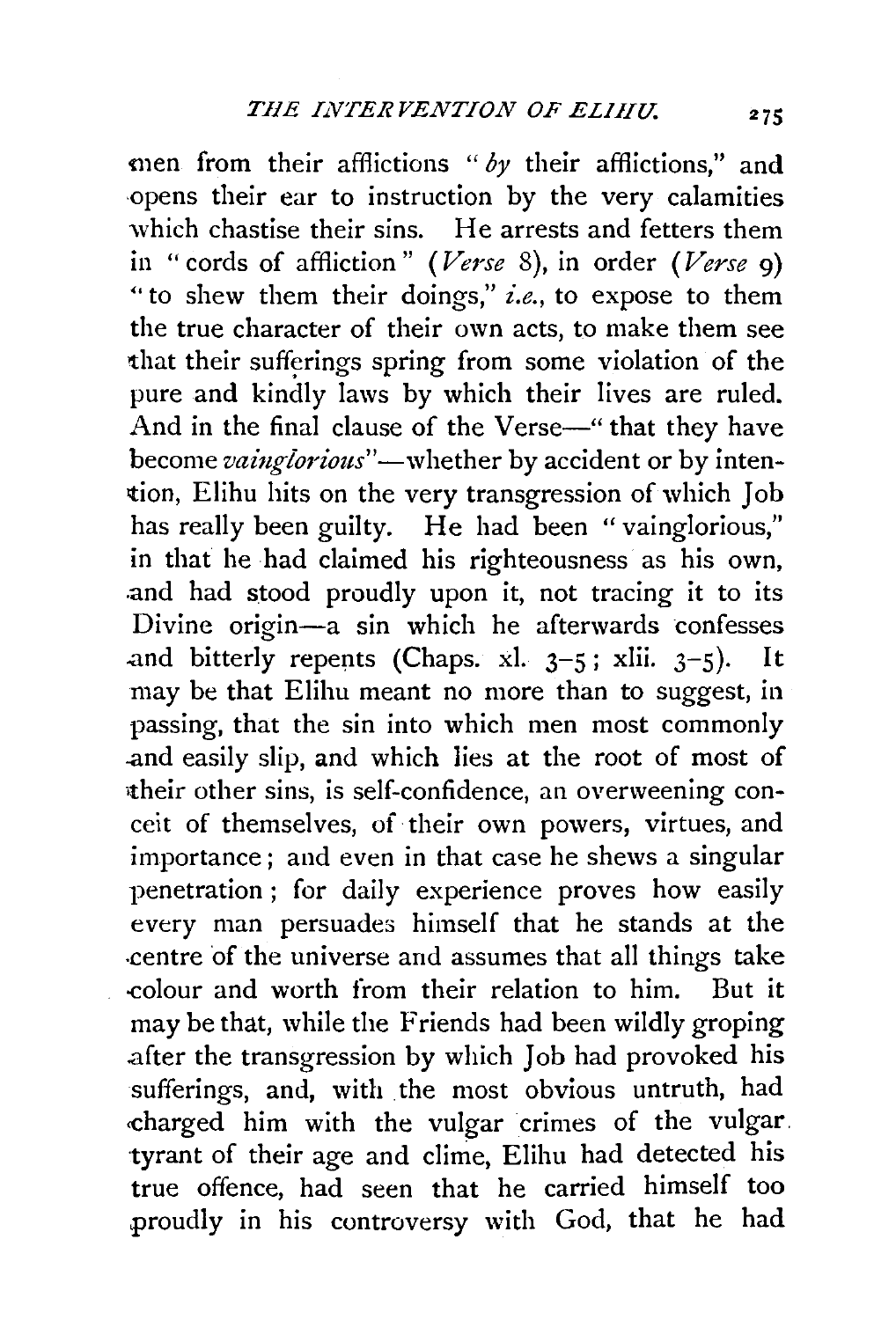been "consumed with confidence ; " that even in his. happy autumn days he had been too apt to say—

> *I s!tall die in m;· 1test,*  And shall lengthen out my days like the phenix; My glory is fresh upon me, *And my bow reneweflt its spring in m;· hand:*

while in the long and bitter winter of his affliction hehad been too conscious of his integrity, too self-confident and self-asserting. And in this case it must be admitted that Elihu shews a really marvellous insight into the character of Job, and hits the very gold of his. mark.

But the kindness of God appears not only in convincing men of their sins by the calamities which follow hard upon them, but also in that these calamities are intended to wean and save them from the sins. of which they have been convinced *(Verse* 9). They open the ears of men to reproof; but they also "command them to turn from" the evils which they reprove. They not only say to men, "You have sinned, and this. is God's sentence on your sins ;" they also add  $-$ 

> and 'twere good You leaned unto his sentence with what patience Your wisdom may inform you:

if they are, and because they are, a Divine judgment,. they are also a Divine call to repentance and amendment.

Two ruling intentions of the providence of God thus become clear to us, so clear that we can no longer pronounce it wholly unintelligible. God's rule is just;. here is one shaft of light streaming through the great darkness. Even when He afflicts men God is kind, since He afflicts them only for their good; here is.

276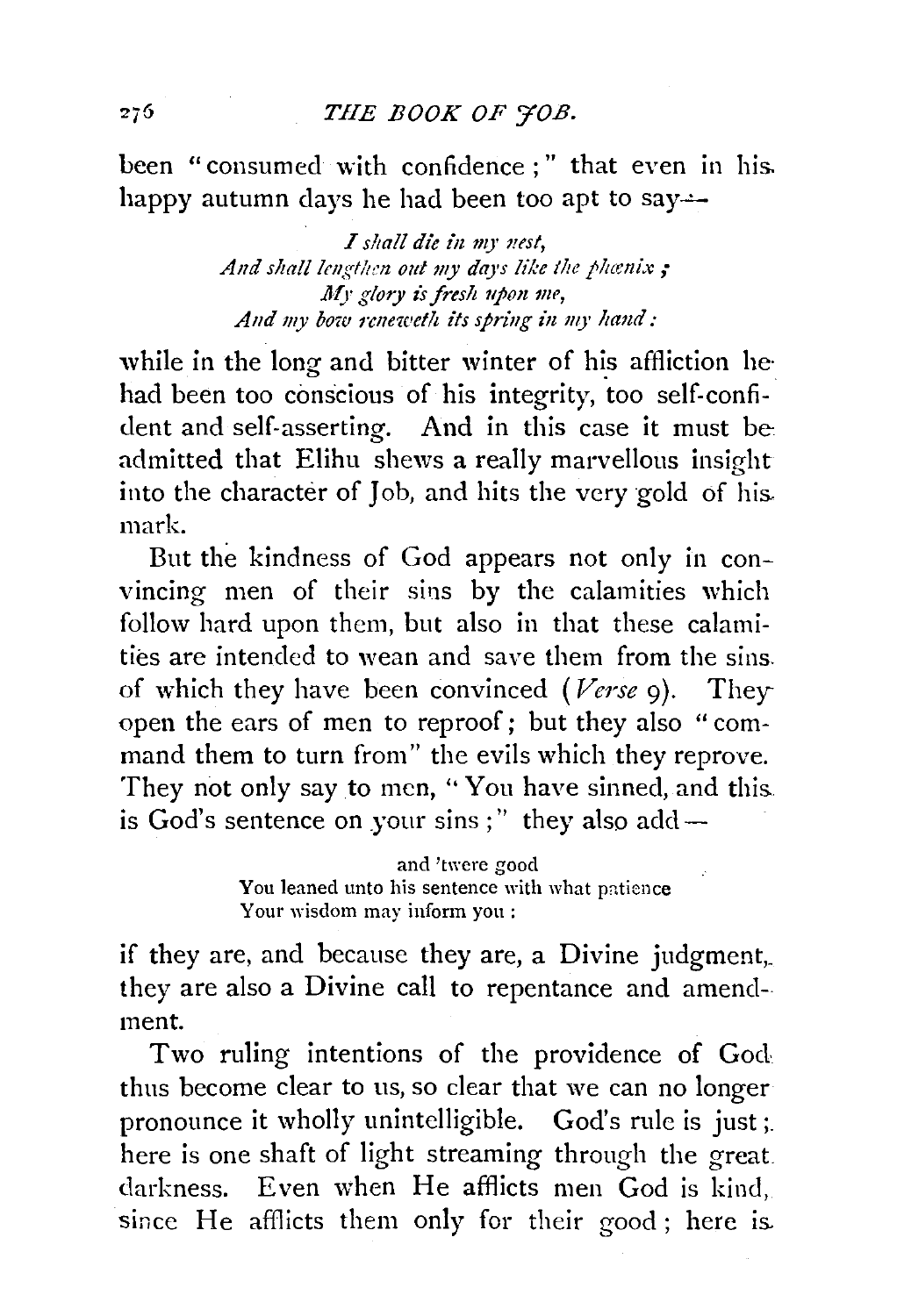another shaft of light stretching quite across the mystery by which our life is encompassed, and shed-·ding sensible beams of comfort and hope into every <troubled heart that can receive it.

Nor is this all. Elihu has discovered a third prin- -ciple in the providential rule of God which at once .illuminates and vindicates it. Men are not, as the Friends had argued, immediately condemned to re--ceive the due and full reward of their sins. Spaces for 'repentance and calls to amendment are granted to the wicked no less than to the good. The final awards which determine their lot are not pronounced until they have taken the deliberate and final decisions which determine their character and bent. They are not left to fling away their lives heedlessly and in the dark. A course of Divine discipline, by which they are taught to know themselves as they are is vouchsafed them; they are both shewn their transgressions and warned to turn from them : in more modern terms, they are both convinced of sin and invited to repent. It is not till they sin against the light, or are quickened by it to a new and better life, that their fate is determineddeliberately determined therefore, and by themselves.

This view of the providence of God is, it must be -confessed, not only more intelligible and reasonable, but also more inward, subtle, spiritual than that of the Friends, and commends itself to us. as at once more true to fact and more consonant with our natural sense of justice. Elihu develops it in *Verses* 11-15. In *Verse* 11 he touches on the happy fate which they. :secure for themselves who learn the lesson of this Divine discipline, and abandon the sins for, and by, which they have been rebuked: they may miss the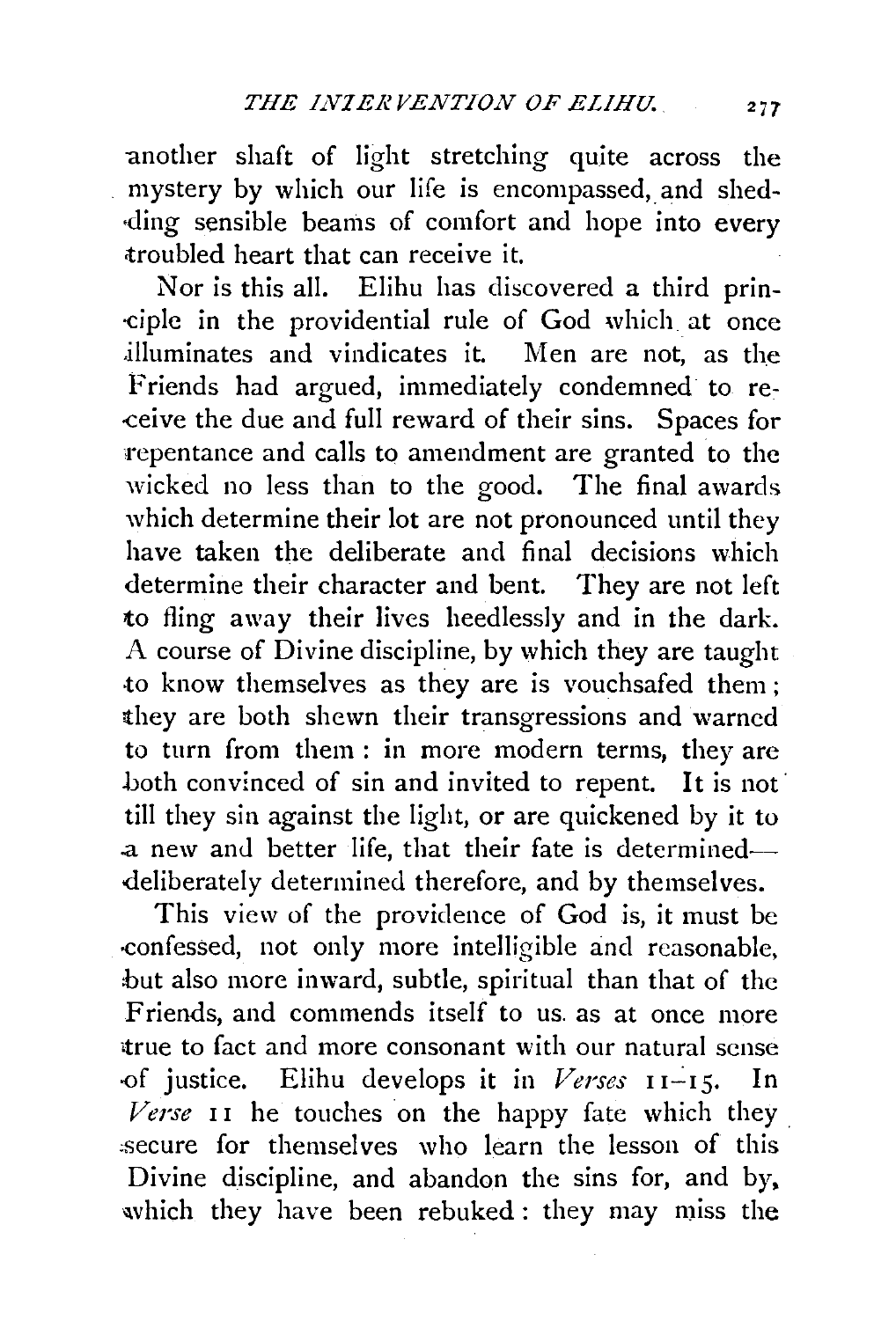grosser pleasures of sense and the vulgar forms of prosperity; but, as the words translated " prosperity " and " pleasures" in the Authorized Version imply, they gain "a finer and more inward sense of enjoyment,"' and find that " all pure sources of joy" have been thrown open to them: in their innermost substance all things are theirs-theirs at once *in right*, theirs *in fact* to soon as they are able to appropriate them. In *Verses* I 2-14 he dwells a little on the unhappy fate of those who will not learn the lesson of Discipline, but cleave to the sins from which they have been commanded to turn, and of the true nature of which they have been made aware. Continuing in and adding to their sins, they naturally provoke the hand of Justice *(Verse* 12) ; nay, in Elihu's fine graphic idiom, "they *fling themselves on the sword,"* "precipitate themselves. on the weapon" against which they have been warned, their sin in natural and due course bringing forth misery and death. Thus *(Verse* 13) they heap up to. themselves wrath against the day of wrath, since even when God binds them with cords of affliction (Verse 8) they will not be restrained, when He rebukes them they will not turn to Him in penitence, nor listen to. his reproof. And that day of wrath will come upon them only too soon; for  $(Verse 14)$  "their soul diethin youth," *i.e.,* they perish prematurely, like young men who have tainted life at its very spring by their unclean lusts, or like-for that is the implication of the word here rendered "unclean"-those most miserable ladswere "devoted" to the service of Astarte and other whoheathen "divinities," and the traffic with whom is the most hideous blot in the civilization of the antique world. In *Verse* 15 he returns on the happier alter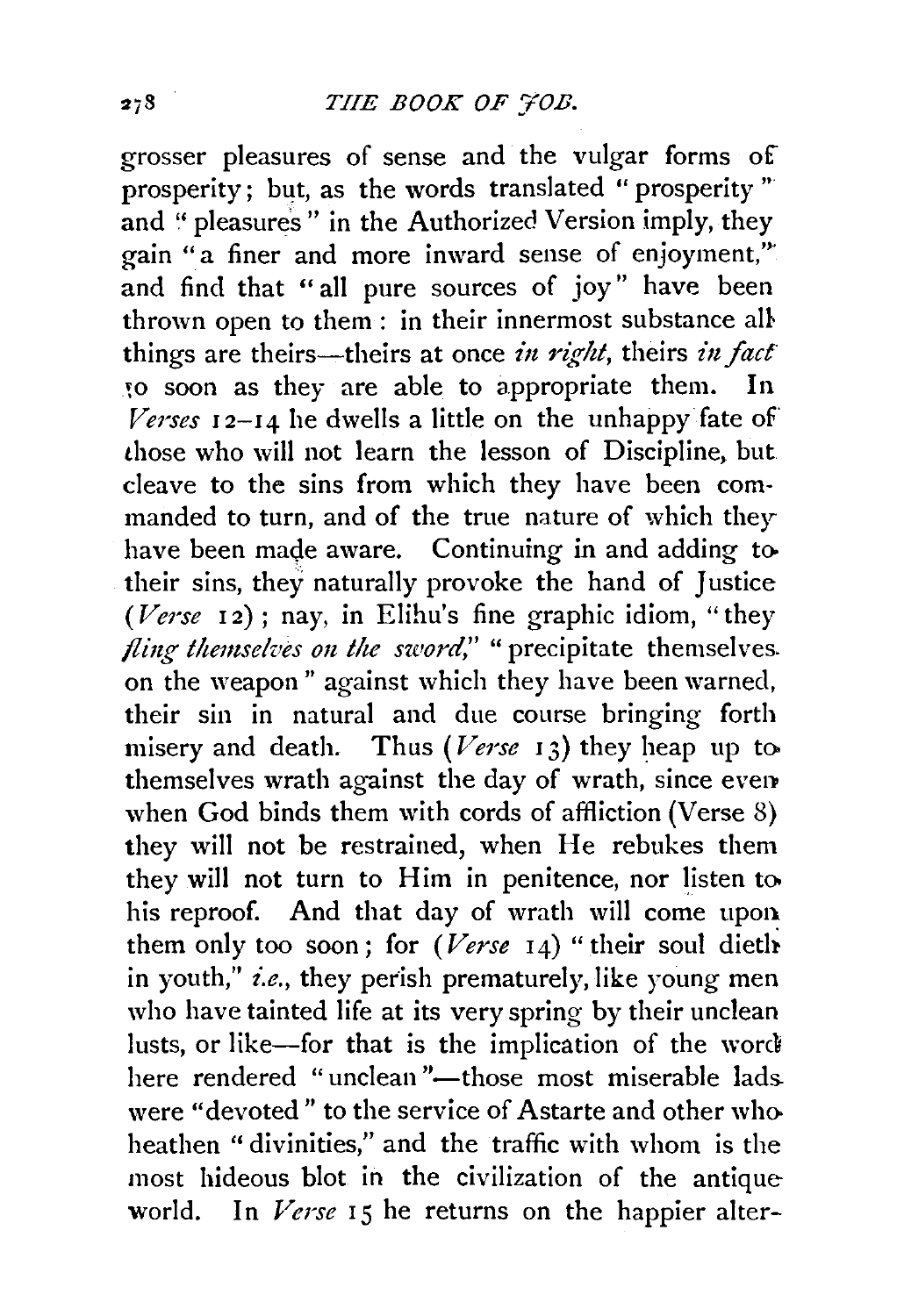native of Discipline, and states once more, and in a very pregnant and impressive formula, the Divine intention in all the afflictions of men-an intention, however, which only takes effect on those who turn at his reproof. That intention is to save men from their afflictions by their afflictions, to "uncover their ears," to enlighten their minds and enlarge their scope by the very calamities which seem to darken their lives and restrain their steps.

By these three arguments, then, Elihu seeks to vindicate the ways of God with men. That providence, he contends, must be intelligible, and must commend itself to our intelligence, which we see to be just, and kind, and, at least in aim and intention, redemptive. Yet, as I have already admitted, in all this Elihu advances nothing new, fetches nothing " from afar : " for in Verses  $5-7$  he does but briefly sum up the argument of Chapter xxxiv., in which he had already contended for the justice of God's rule; in Verses 8-10 he does but sum up the argument of Chapter xxxiii., in which he had already insisted on the goodness ot God in teaching and saving men by their afflictions ; while in Verses  $11-14$  he does but sum up the argument of Chapter xxxv., in which he had already argued that the righteous must be the better and the happier for their righteousness, and the wicked the worse and the more miserable for their wickedness.

From this summary of the principles which, as he reads it, regulate the moral government of God, Elihu advances to a personal application of them *(Verses*  <sup>I</sup>6-2 5), which reveals the full difference of his tone from that of the Friends who had preceded him. *They*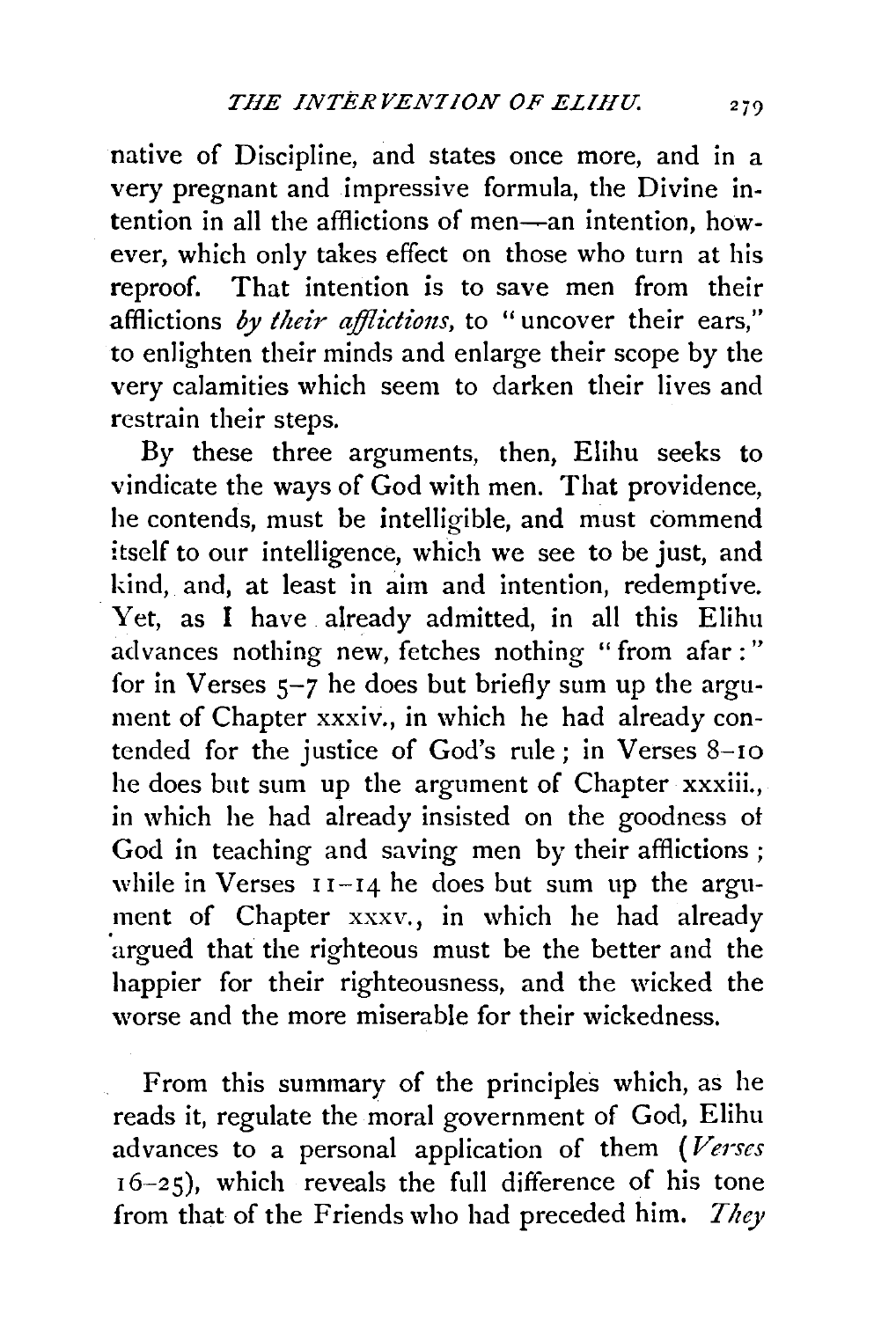had seen in Job's losses and sufferings only the Nemesis of his own acts, only a just vengeance on his sins; *he* sees in them a Divine mercy, an instant and urgent appeal to repent of his own overweening estimate of himself, of that trust in his own righteousness which converted it, or went perilously near to converting it, into self-righteousness. To them, especially when the heat of controversy and the sting of defeat had dulied the edge of natural kindness, it had seemed that they had done well to be angry with Job, and that they could prophesy nothing for him but utter ruin and despair: to him, it was equally clear that God was teaching Job a larger wisdom by his sorrows, and saving him by the very afflictions in which they read his condemnation, and that Job therefore, if only he could frame himself to the Divine purpose, should be strong in patience, in courage, and in hope.

Rising into something of a prophetic strain, he announces to Job the Divine intention *for him* in a tone of unwavering certitude, if not of absolute authority. He is so convinced of God's merciful purpose and aim in all the sorrows of human life that he can assure Job, without hesitation or misgiving, that it is God's intention to instruct and save him by his affliction *(Verse* 16), to allure him out of the jaws of the distress which threatens to swallow him up into all broad and happy conditions, and to replace the bread and water of affliction with that bountiful "table " which the poets of Israel so often employed to denote an abundance of life and joy. The only doubt he can possibly entertain whether the general Divine aim will be reached in this special instance springs from a fact on which he has animadverted more than once before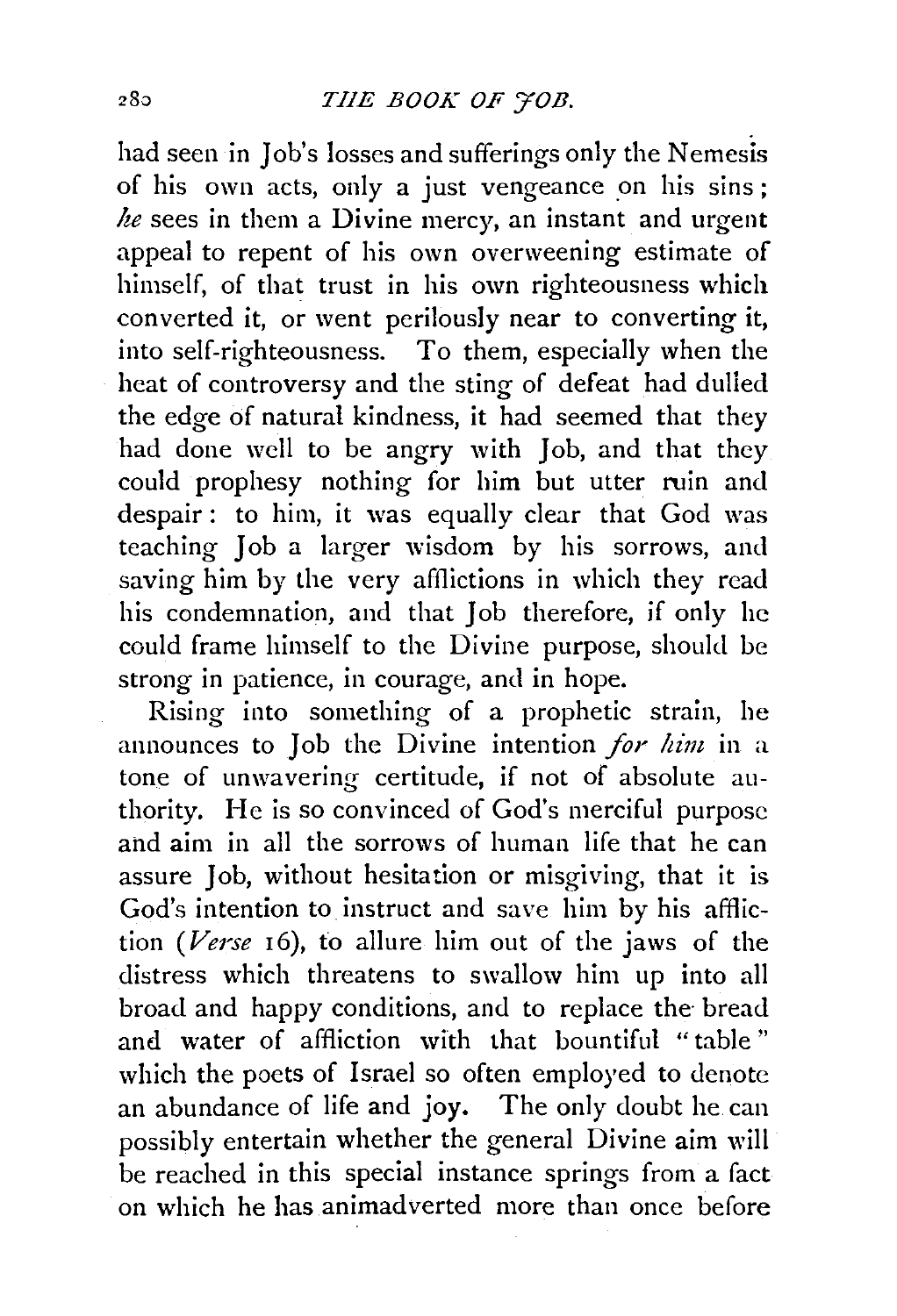(Chap. xxxiv. 8, 36, 37). By his obstinate questionings of the justice and goodness of God, questionings appropriate only in the mouths of wicked men, Job had seemed to ally himself with evildoers, and committed a sin which carried its own punishment with it; his false judgment of God *being*, as well as provoking, God's judgment on him (this seems to be the sense of *Verse* 17, though it is very difficult to give an adequate rendering of it). If that be so, judgment has indeed trodden on the very heels of offence; and if Job persists in his sin there can be no hope for him : for how shall a man be saved from the punishment which a hard and false conception of God involves so long as he cleaves to that misconception? Hence *(Verse* 18) Elihu is very urgent with Job to avert his misery by turning from his sin, by abandoning his hard thoughts of God. He persuades him by "the terrors of the Lord." That God's wrath is abroad no man knows better than Job, on whom (as he himself believes at least) that wrath has fallen so heavily. Let him beware of it, then. Let him not, by holding fast, against his better mind, to such misleading thoughts of God as the wicked cherish, still further provoke that wrath, still further intensify his misery. For if he does, no ransom, however great, can possibly deliver him; and no wild and piercing outcries against the Divine justice, nor any furious struggle with his fate *(Verse* 19). Only a change of heart, nothing short of rising to truer better thoughts of God, could possibly save him from those wrong and hard thoughts of God which were the very soul and spring of his misery. Let him. not "pant for the night," then *(Verse* 20) ; *£.e.,* let him not loathe his life and crave to be cut off from the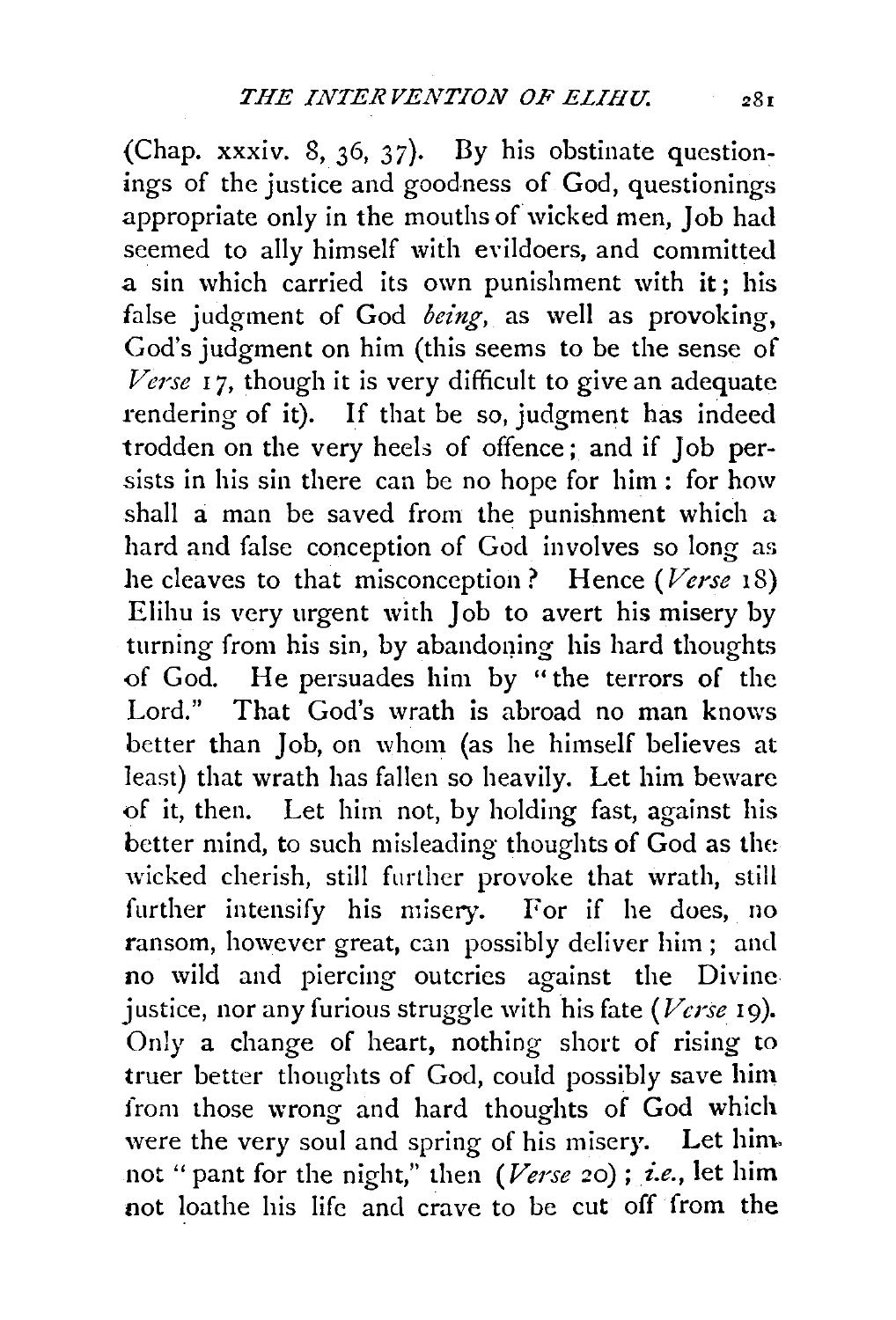light. Hades itself-and on this last cast, or change, Job had come, as we have seen, to set great hope  $(e.g., Chaps. xiv. and xix.)$  - could do nothing for him unless it gave him those calmer truer thoughts of God which were well within his reach even here. Instead of pressing forward to a change he was unprepared to meet, and by which, till he came to a better mind, he could not benefit, let him rather turn *(Verse* 2 1) from the debasing conception of God which he shared with the wicked, and by entertaining which he had shewn that it was easier for him to think badly of God than of himself, easier to question the Divine justice than to bear affliction patiently. With accent of surprise and joy, as his new conception, his discovery of the aim and intention of the Divine Providence, returns upon him, or with an accent of astonishment and rebuke that Job should be so blind to what was so clear to him, Elihu exclaims *(Verse* 22 ). *"Lo, God exalteth by his power I"* That is the golden secret of his rule. Not to punish men merely, and still less to destroy them by driving them to conclusions. of despair, but that He may raise them to a larger wisdom, a firmer trust, an ampler freedom, has God made his power the servant of his law, or given his. law power to execute and avenge itself, and "fix'd his. canon 'gainst" the evils by which men wrong and injure their own souls. With an accent of triumph Elihu demands, as well he might, " \Vho is a teacher like to Him?" For, not by dreams only, nor only by supernatural disclosures of his Will, but also by their own daily experience of the facts of life God convinces men that they cannot do evil with impunity, and cannot do well without gaining by it.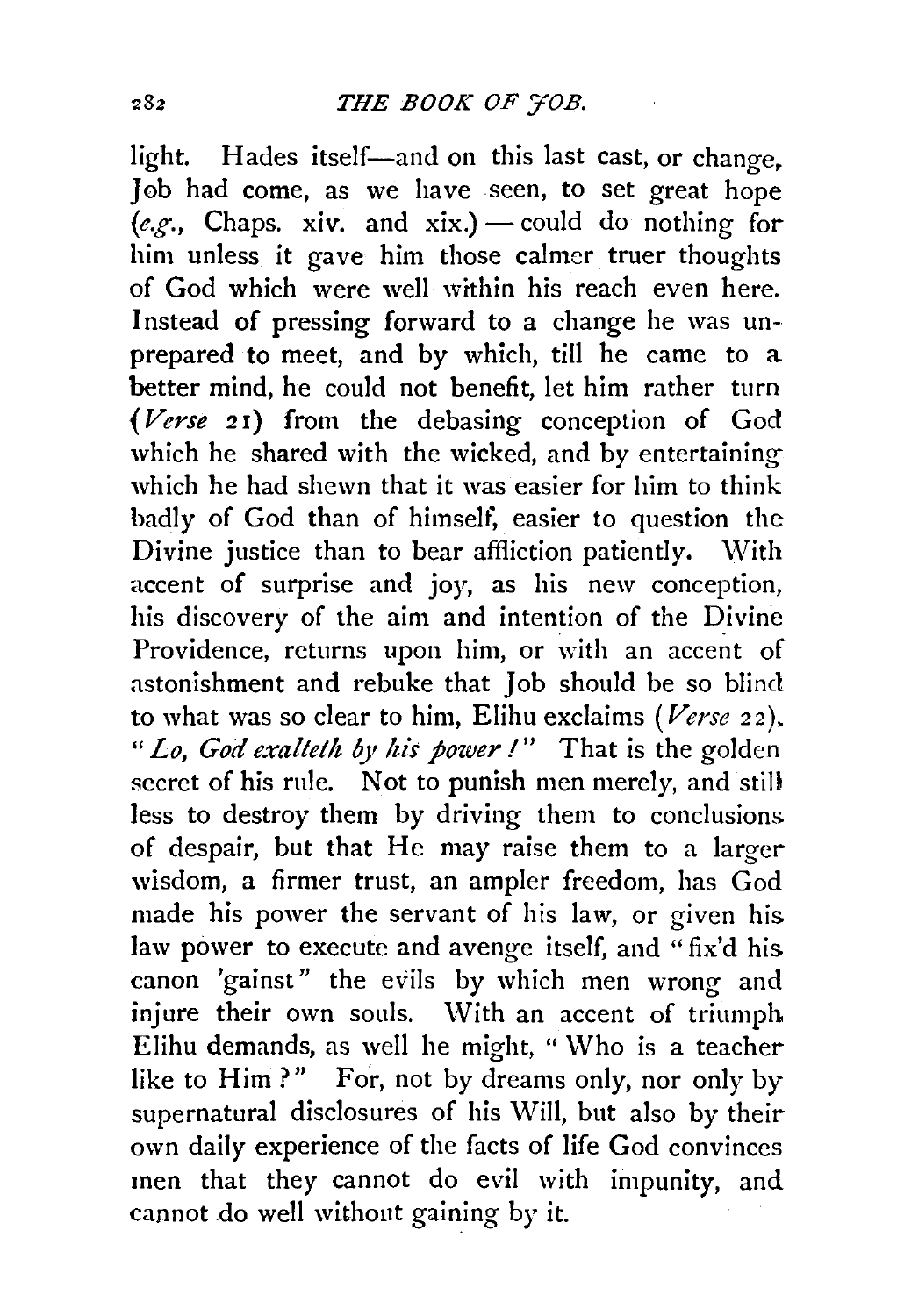*Verse* 23 may be a warning to Job, who had, no doubt, assumed to prescribe to God, to dictate to Him other and better ways than his own *(e.g.,* Chaps. xxi.  $17-21$ ; and xxiv.  $1-12$ ); but it is more in harmony with the general tone of this exhortation, I think, to take it as meaning that, while Job cannot claim his righteousness as purely his own, the goodness of God, the incomparable Teacher, the constant Redeemer and Benefactor of men, *is* purely self-derived; that if He is "responsible to no one," so that no man can say to Him, "Thou doest wrong," He "owes nothing to any one," but is just simply because it his nature to be just, and good simply because He cannot be other than good. Instead of criticizing or censuring his works. therefore, whether in nature or history, let Job " magnify" and celebrate them *(Verses* 24 and 25). They have been a theme for song in all ages and all lands, winning the admiration of men of every blood, and filling their lips with praise.

By this last touch Elihu prepares us for what is to come. It is a deft and happy transition. From the summons to a reverent admiration of all God's works, or of his whole method of working, we are led on to contemplate one of his grandest and most impressive works-a tropical thunderstorm-with an admiration which now deepens into awe and now rises into an adoring thankfulness and joy.

For it is at this point of Elihu's Discourse that a great tempest is supposed to have swept up from the distance. As he catches sight of it, and watches its approach, he breaks off from his argument to give a voice to the storm, to describe and to interpret it. The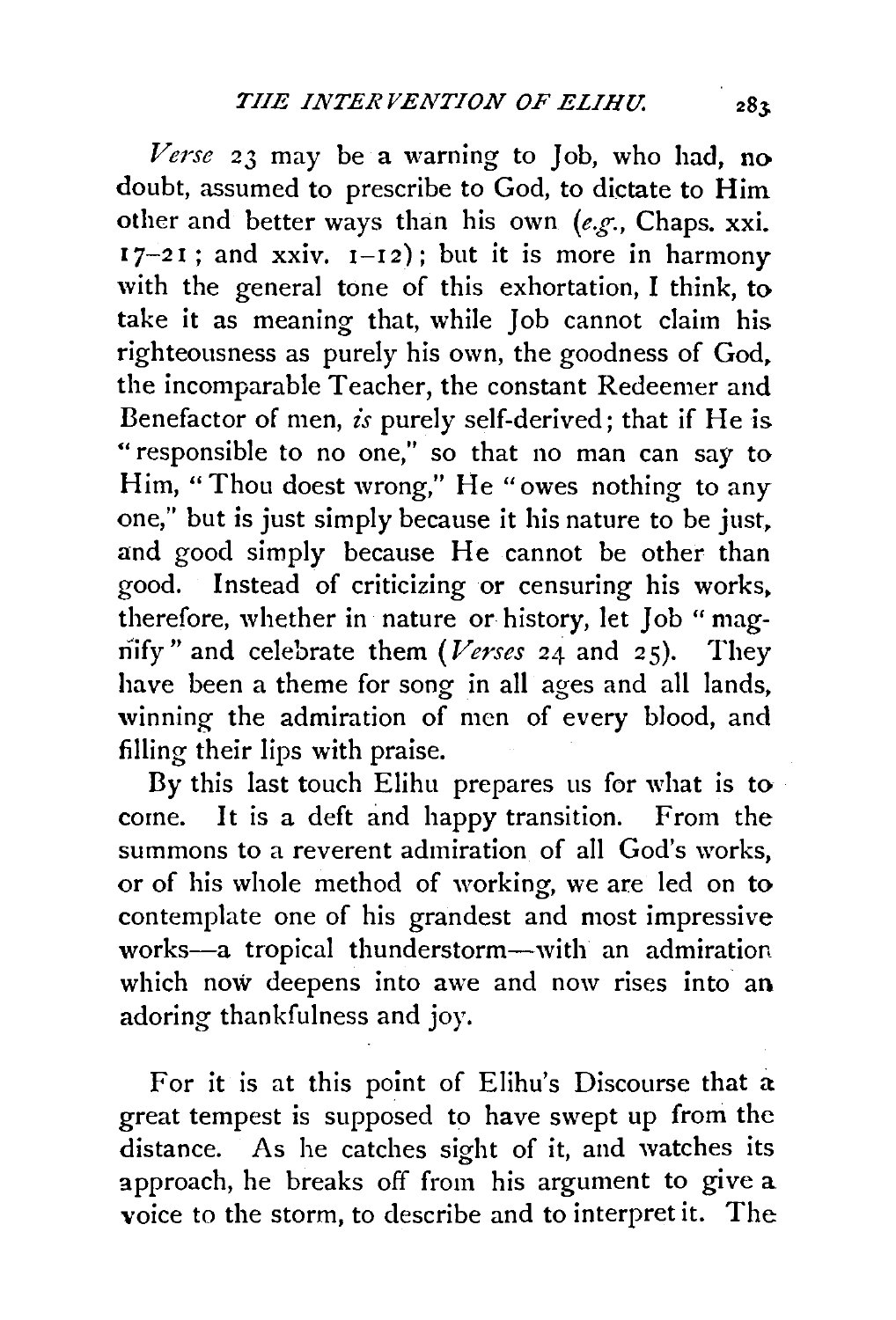opening exclamation of this new paragraph (*Verse* 26), however, may be only a point of transition, like Verses 24 and 25 ; and we may read it in a double sense. ( 1) In its backward aspect, its connection with Elihu's argument for the intelligibility of the Divine Providence, we may take it as frankly conceding that, while we can discover certain ruling principles in the moral government of God-can see, for instance, that it is just, that *it* is kind, that it aims at our redemption-we nevertheless cannot find out either God or the government of God to perfection. The mystery is lightened, not resolved; its pressure eased, but not removed. The Eternal cannot be wholly brought within the limits of time; the Infinite cannot be comprehended by the finite. \Ve both know God, and know Him not; we may search into, but we cannot grasp, the whole circle of his activity, the whole compass of his intentions and aims. (2) In its forward aspect, its relation to the following description of the majesty of God as revealed in storm and tempest, we may take it as an ejaculation of profound awe and astonishment, as expressing Elihu's sense of his incompetence to reach an adequate description of a Majesty that overwhelms him; he may catch (Comp. Chap. xxvi. 14) some faint "whisper" of the Voice whose words are divine, but the "full thunder of its power," who can comprehend or convey?

Having moderated our expectations by this brief disclaimer, Elihu turns to the task he has set himself, or to which he has been unexpectedly summoned. From his point of vantage, the high-piled *mesbele*, he watches the storm as it sails swiftly through the labouring sky, and marks the conflict of light with darkness; he takes ncte of the flying clouds in the van of the storm,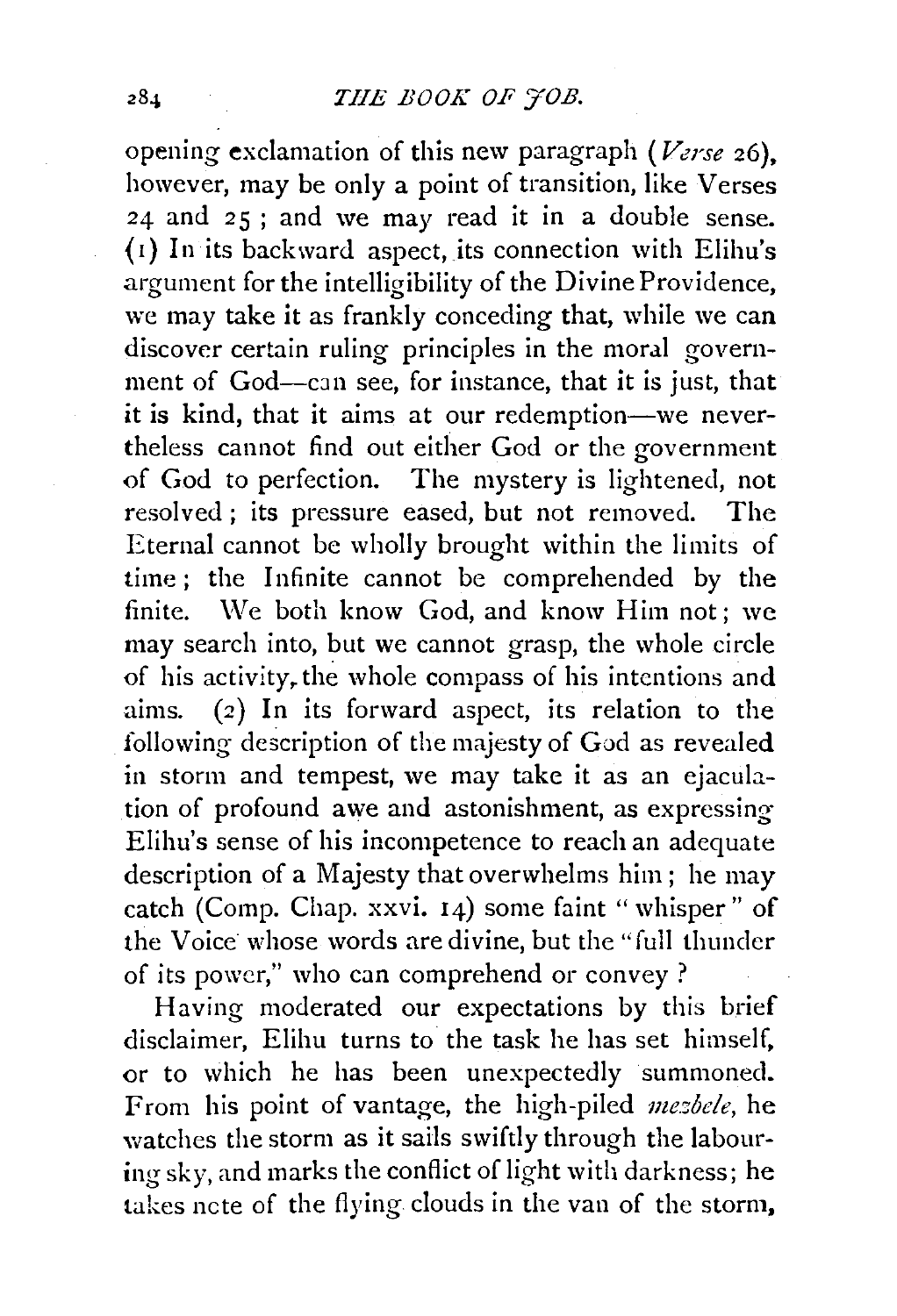clouds that change and scatter as they fly; and, as the great heat-drops fall which announce the arrival of the tempest, he begins to describe what he sees,' and the contrasts which this sublime spectacle suggests to his. mind, never for a moment forgetting, or suffering us to forget, that it is *God* who stands behind all the change· ful phenomena of Nature and rules them by his will.

He commences with the mystery of the rain, and handles it so wisely, says the Talmud, that, had he only explained " the origin of the rain," it would have been. enough to justify his intrusion on the scene. But the rabbis are very facile in their admiration of their own poets ; and it must be confessed that there is nothingvery recondite in Elihu's treatment of this daily and beneficent mystery. On the most modern interpretation of which they will admit *Verses 27* and 28 do but tell us that the misty evaporations drawn up on high by the heat of the sun are condensed, or " fused " into. water by the colder air of the heights to which they float, and are distilled and shed on the thirsty earth by those moving fountains, the clouds, into which they have been formed. But he does not profess to give us the " origin" of the rain in any scientific sense of that term, or to have solved the mystery whether of sunshine or of showers, of fair weather or of foul. For *(Verse* 29) he confesses that he does not understand, he affirms that no man can understand, either-" the spreading of the clouds," or what he calls " the crash of God's pavilion." The image of the Verse is, no doubt, the setting up and taking down of the tent, or tabernacle, in which God is assumed to dwell. In the spreading out of cloud-curtains, with all their pomp of form and hue, when the heavens are still and serene,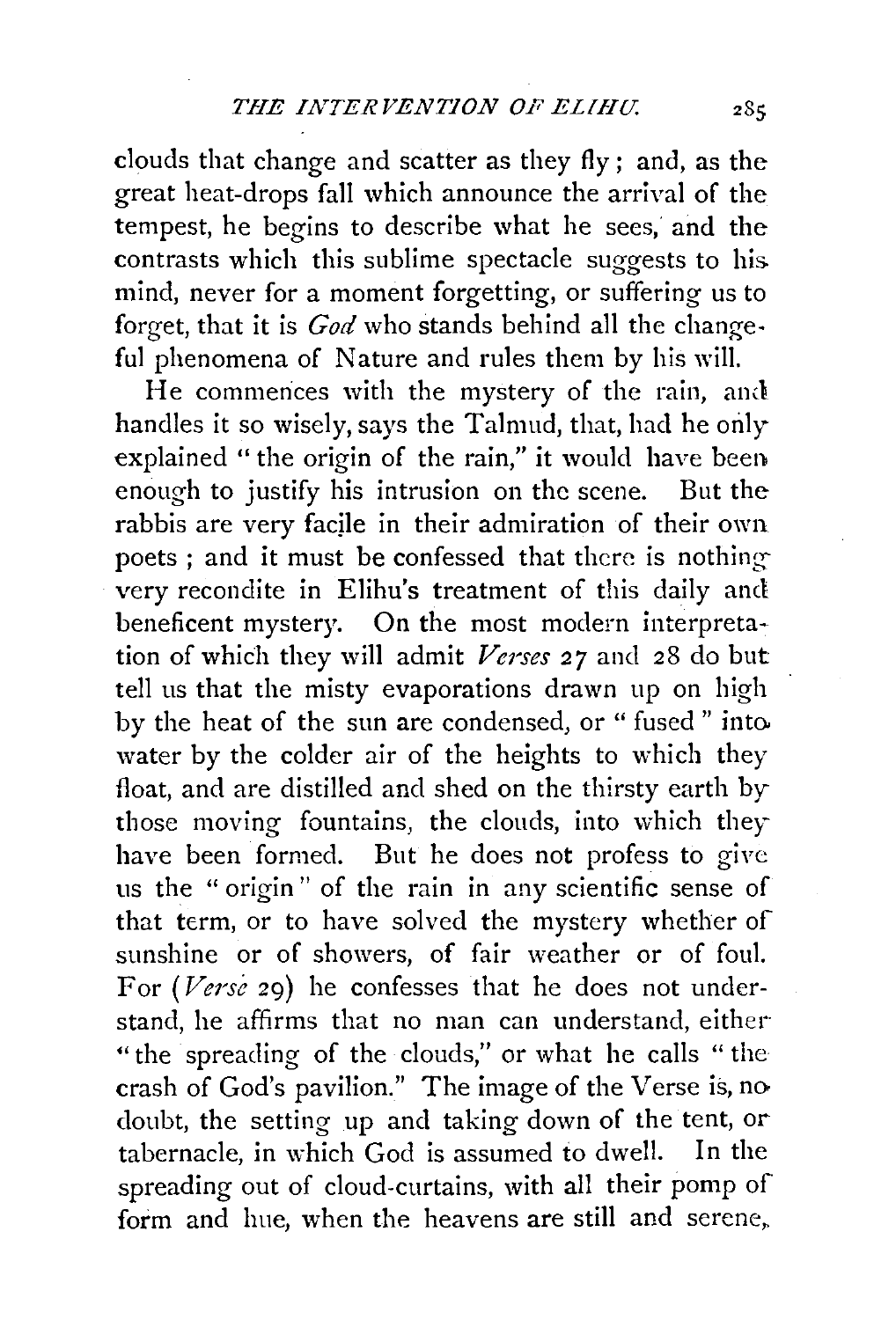Elihu sees the erection of that royal tent; while the roll of the thunder through the stormy sky is but the fall and rattle of the poles when the tent is struck, and He who sojourns within them is about to pass on his way. For, to him, natural phenomena are nothing .apart from the Creative Spirit by whom they are informed; they are to be studied and admired only be:ause they reflect his moods and reveal his purpose, only for the moral significance with which they are fraught. Hence *(Verses* 30 and 31 ), though Elihu is moved to admiration, astonishment, awe, as he sees Iehovah now clothe Himself with light and now conceal Himself behind the clouds He has drawn up from the depths of the sea, it is only, or mainly, because "by these," *i.e.,* these atmospheric changes, these marvellous phenomena, He both judges men and blesses themcondemning them to want and misery by excessive and untimely rain and heat or by withholding heat and rain, or sending them, through kindly warmth and seasonable rains, plenteous harvests and the joy of harvest. To Elihu at least, whatever it may be to us, it was clear that all the forces of Nature are ministers of God who do his pleasure; and that hence they subserve moral ends, and are adapted to the moral conditions of ~' nations," if not qf individual men.

But the storm is rolling nearer as Elihu speaks ; flash succeeds to flash, peal follows peal ; and he can no longer waver between the contrasts of the skies or touch on their serener aspects, but bends his thoughts wholly on the dark, terrible, and threqtening aspects they now turn upon him *(Verses* 32 and 33). To him the flash reveals a Divine Warrior emerging from his tent -of clouds, "clothing his palms with lightning and slinging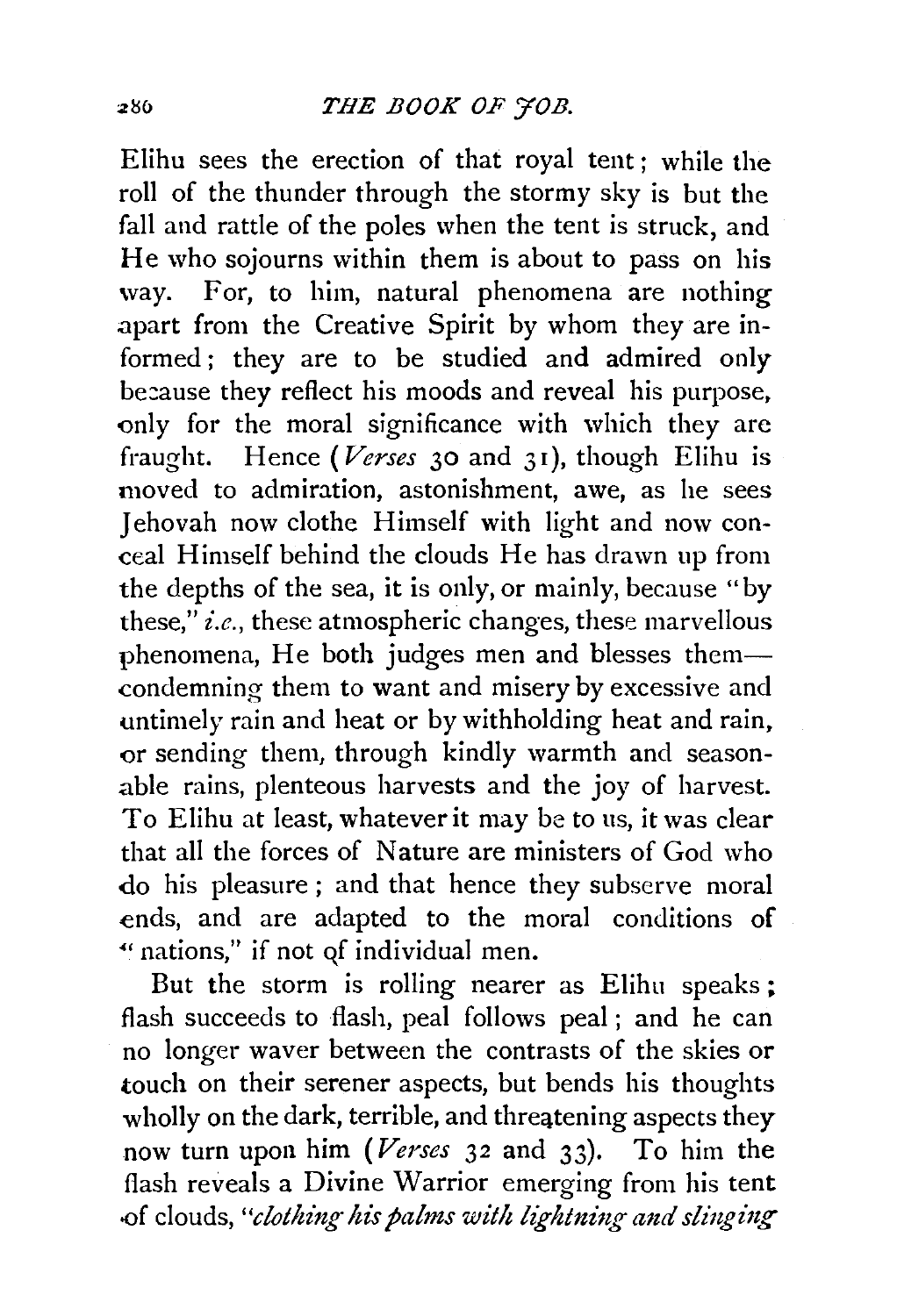*it against the foe*,"—a superb figure, classical, indeed, in its simplicity and strength, incomparably superior to Mohammed's poor conceit of "the lightnings that almost snatch out our eyes; " and in the crash of the thunder he hears an awful Voice proclaiming the fierceness of God's wrath against iniquity.  $I$  So fierce for a moment is the outburst of the storm that Elihu can think of nothing else. He is in a kind of extasy *(Chapter* xxxvii.  $Verse$  1). His heart "throbs" as with a life of its own, and " leaps" out of its place, so profoundly is he moved by blended terror and admiration. He can only cry *(Verse* 2), as the shattering thunder rolls and reverberates above them, " Hear, 0 hear, the tumult of his voice, and the muttering that goeth forth from his mouth!" He can only point to the vivid lightning that stabs the darkness *(Verse* 3), and bid his crouching and astonished auditors look and see how God flings its flash across the whole wide space of heaven and to the very ends of the earth. And, as once more the peal follows the flash, he once more bids them *(Verse* 4) listen to the

' So, at least, I read Verse 33, not without some misgivings, however. Gesenius may well call this Verse locus obscurissimus. It is so obscure that we may reasonably suspect the text to be corrupt. The rendering of the Authorized Version, <sup>44</sup> The noise thereof sheweth concerning it, the cattle also concerning the vapour," may have had an intelligible meaning in the minds of the Company of Translators, though it is difficult to see what meaning it could have had. Ewald, Delitzsch, and many more are at least intelligible when they render the Verse, "His voice," or " His thunder announceth Him, and even the cattle that He is approaching:" for here, of course, the allusion is to the uneasy foreboding which renders the herds restless when a thunderstorm is in the air. But Gesenius, Hitzig, and Fürst vote for the reading adopted in the text. And though the weight of critical authority just turns, perhaps, against this reading, it is as close to the original as any other, if not, as Canon Cook thinks, closer. And in that case we may surely give the preference, the whole passage being so noble, to the nobler reading. To come down from that splendid Warrior, slinging his lightnings against the foe, to the dim prevision of the restless herds would be a terrible anti-climax; while to give the fierce crash of the thunder a voice, and make it proclaim a still fiercer wrath against unrighteousness, carries on the figure in a· kindred strain, and puts, as it were, a challenge into the Warrior's mouth.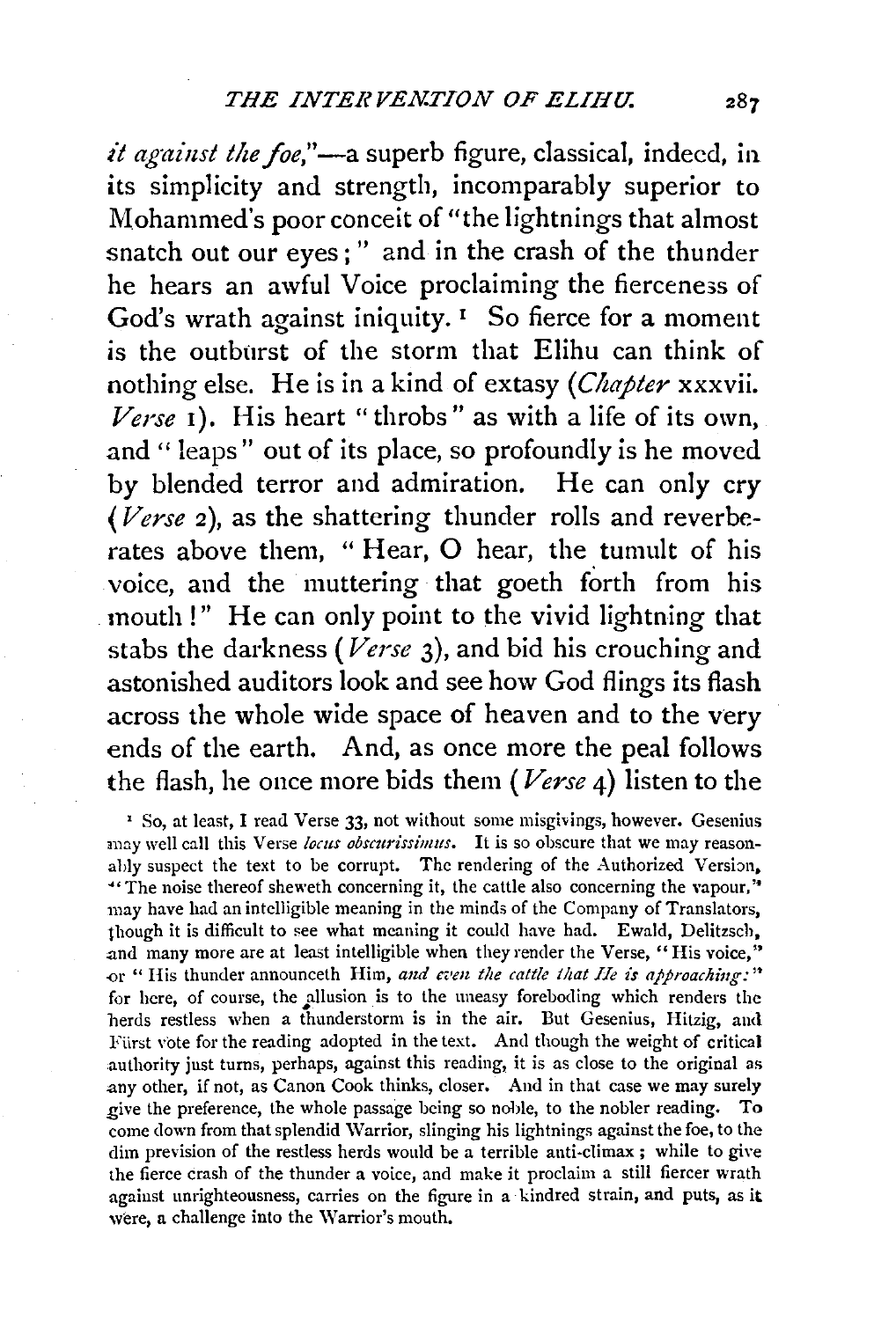Voice which thunders out its challenge against iniquity, and mark how at the " roar" of that mighty Voice "nothing is held back," the whole contents of the skies -rain, hail, wind-are discharged on the labouring and troubled earth.

For the moment at which the storm is at its worst his whole mind is dominated by the terrors of the scene ; but it is only for a moment. For now, with the brief generalization of *Verse 5,* on the innumerable wonders by which God suggests "thoughts beyond the reaches of our souls," he passes into a more sustained and reflective mood. The tempest reminds him of kindred manifestations of the Divine Majesty. *Verses* 6-10 cover the entire season between the autumnal and the vernal equinoxes. We have the heavy "gush" or downpour of Autumn ("the *early*  rain"), and the more genial showers of Spring ("the *latter* rain"); and, between these, the falls of snow, which often cause great havoc in the Hauran, and are ahvays an evil portent to the Eastern mind, together with the keen frosty winds of the Syrian winter. During this wintry season the labours of the husbandmen, as well as the wanderings of the nomadic tribes, are interrupted by the severity of the weather, and every man, however unwillingly, is driven to take shelter and repose. This is the meaning of the curious phrase in *Verse 7, "He* (God) *scaleth up every man's hand," i.e.,* brings all labour to a pause. For, as is his. wont, Elihu sees the hand of God in all the vicissitudes of Nature and of human life. It is God who bids the snow fall, and the rain *(Verse* 6) ; God who summons the whirlwind from the secret place, the *penetralia,* the concealed and indiscoverable cave, or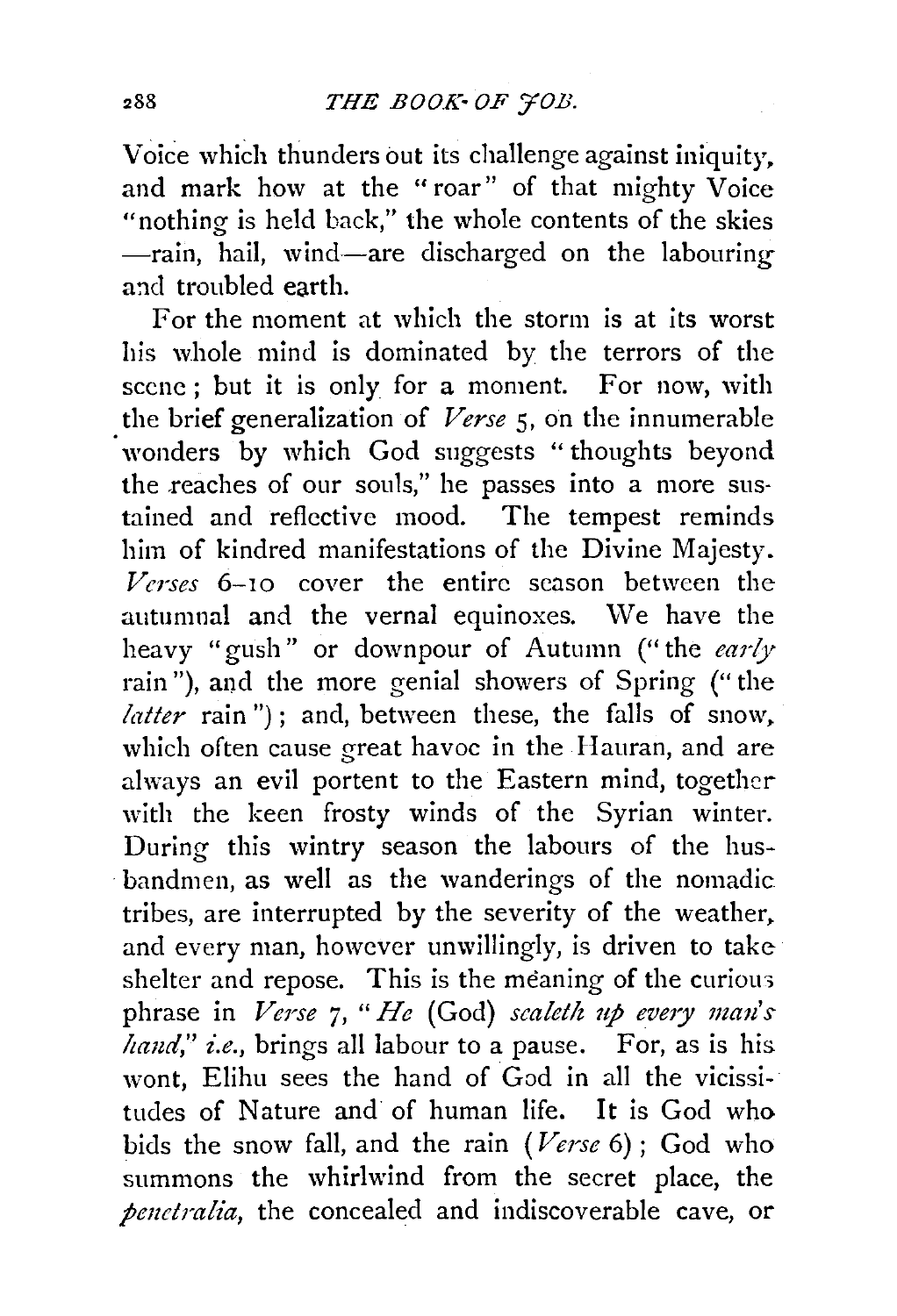storehouse, in which He has pent it up; God who sends cold with his "cloud-scattering winds," and the frost which " binds the streams in bonds of ice," and so "straitens" or restrains their flow *(Verses*  9, IO). Nay, in this case, Elihu ventures not only to "scan the work'' of God, but to "make it plain," to state the moral end God has in view in compelling men to pause from their toils by the wintry severities which silence the music of the streams and arrest the labours of the fields ; it is that, at leisure from themselves and the common aims of life, and awed by these manifest tokens of his presence and activity, they may "consider his handiwork" *(Verse* 7). And, no doubt, a new touch is added to the desolation of the wintry scene in *Verse 8,* and we arc told how even the wild beasts are driven to their lairs and dens, in order that we may have a keener sense of its desolateness, and feel that man is left to stand in it alone, yet not alone, because face to face with God his Teacher.

Nay, more, in *Verses* r 1-I 3, impelled perhaps by a fresh outbreak of the tempest, Elihu ventures even to define the moral significance of the thunderstorm, with its drenching tropical rain. It comes, he says, either as  $\lambda$  scourge or as a benediction, to punish men for their sins or to reward and enrich them for their obedience.

A later and vastly inferior Arabian poet, Mohammed, supplies the best commentary on these Verses. In the Coran we read *(Sura* lxvi. vv. 50-52): It is the Lord who "sendeth the winds as the forerunner of his mercy (rain), and pure water send we down from heaven, That we may revive by it a dead land; . . . And we distribute it among them on all sides, *that*  VOL. XI. 21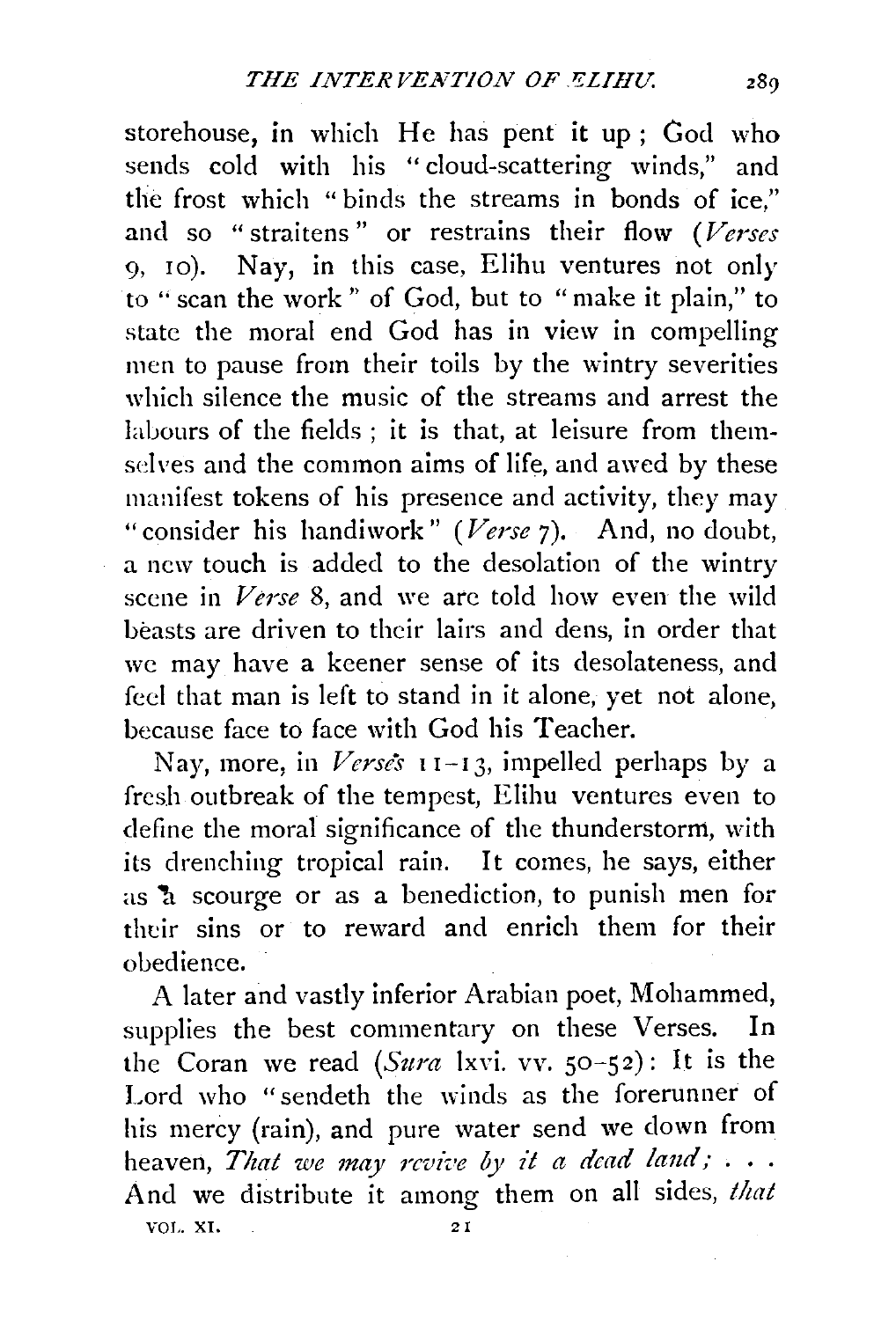. *they nwy rcflcd :* but most men refuse to be aught but thankless." And again *(Sura* xxxii. v. 27): "See they not how *we drive the rain to some parched land, and thereby bring forth corn*, of which their cattle and themselves do eat? *Will they not, then, behold?*<sup>"</sup> And again *(Sura* xxxv. v. 10): *"It is God who seudeth*  forth the winds which raise the clouds aloft, then drive *them on to some land dead* (from drought), *and give life thereby to the earth after its death.* So shall be the resurrection." And once more *(Sura* xxiv. v. 35): "Hast thou not seen that *God driveth clouds lightly forward,* then gathereth them together, then pileth them in masses  $\overline{?}$  And then thou seest the rain coming forth from their midst ; and He causeth clouds, like mountains charged with hail, to descend from heaven ; and He maketh it to fall on whom He will, and from *whom He will He turncth it aside."* 

With his usual artistic tact, the Poet has already in some measure prepared us, by the tone of Elihu's appeal, for the approaching Theophany. But now the preparation grows more obvious, the approximation of the two sections more marked; the transition is evidently close at hand. In *Verses* 14-18 Elihu takes the very tone in which Jehovah Himself is about to speak; and in *Verses* 19-24 he both takes and prescribes the very tone in which Job will respond to the Divine admonition and appeal: while yet, throughout the whole passage, we are made aware that the Storm, the fury of which we have just witnessed, is calming down and receding into the distance. The air is growing pure and fresh and warm as the wind veers to the sultry South  $(Verse 17)$ ; the earth is putting on a fresh face of joy after its tears ; the sky is resuming its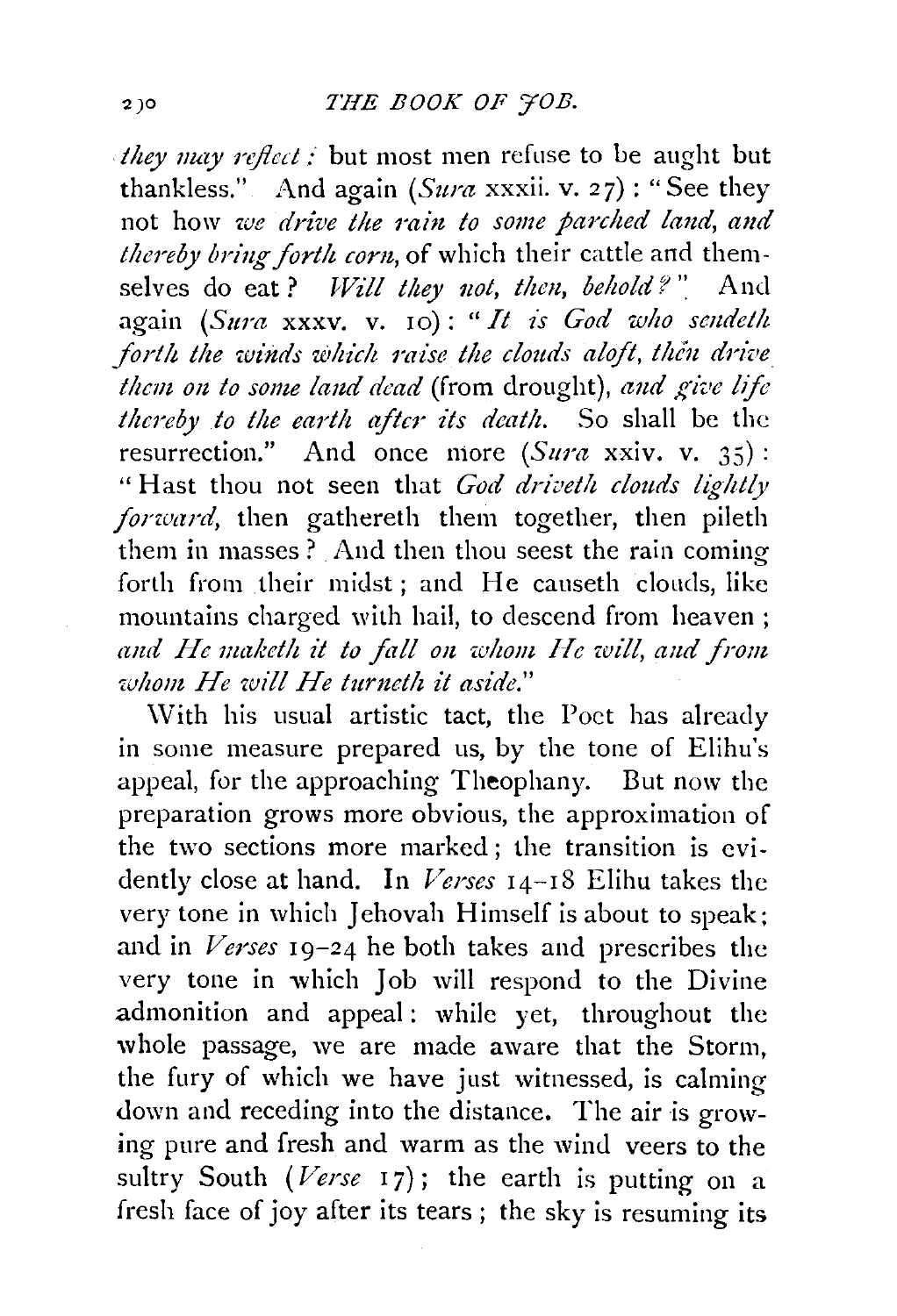tender brightness, nay, beginning to glow once more like a mirror of polished metal *(Verse* 18), its lustre ·enhanced by the gleaming lights of the clouds which tleck it  $(Verse 15)$ , now that the tempest is over and the sun comes forth " in gold " to make the clouds, which concealed it for a while, the glasses and ministers ·of its pomp *(Verses* 2I, 22).

It is easy, when once we have the clue, thus to pick -out the phrases in which Elihu completes his description of the Storm, by depicting its subsidence and retreat, and shewing us how heaven and earth, after their fierce momentary strife, fling themselves into a still fonder embrace and glow with a inore entrancing loveliness. But we should wholly fail to appreciate the power and beauty of this passage if we did not mark that we *have* to pick out these phrases, and piece ·them together, from what is virtually and intentionally .an anticipation of the Theophany which is now to follow, and to crown, the Intervention of Elihu. The ·two processes, or aims, are subtly blended ; but the more obvious of them is not the former but the latter. For if we look at all closely at these last words of Elihu, we see at once that he is for a moment anticipating the challenge which Jehovah is about to utter; that he is virtually saying to Job (Verse 14), as we shall soon hear Jehovah say :

> Come forth into the light of things; Let Nature be your teacher.

He asks some of the very questions, or questions of the very same kind, and fraught with the selfsame intention. Know you how the clouds are poised, so-.delicately balanced in the air that they do not sink to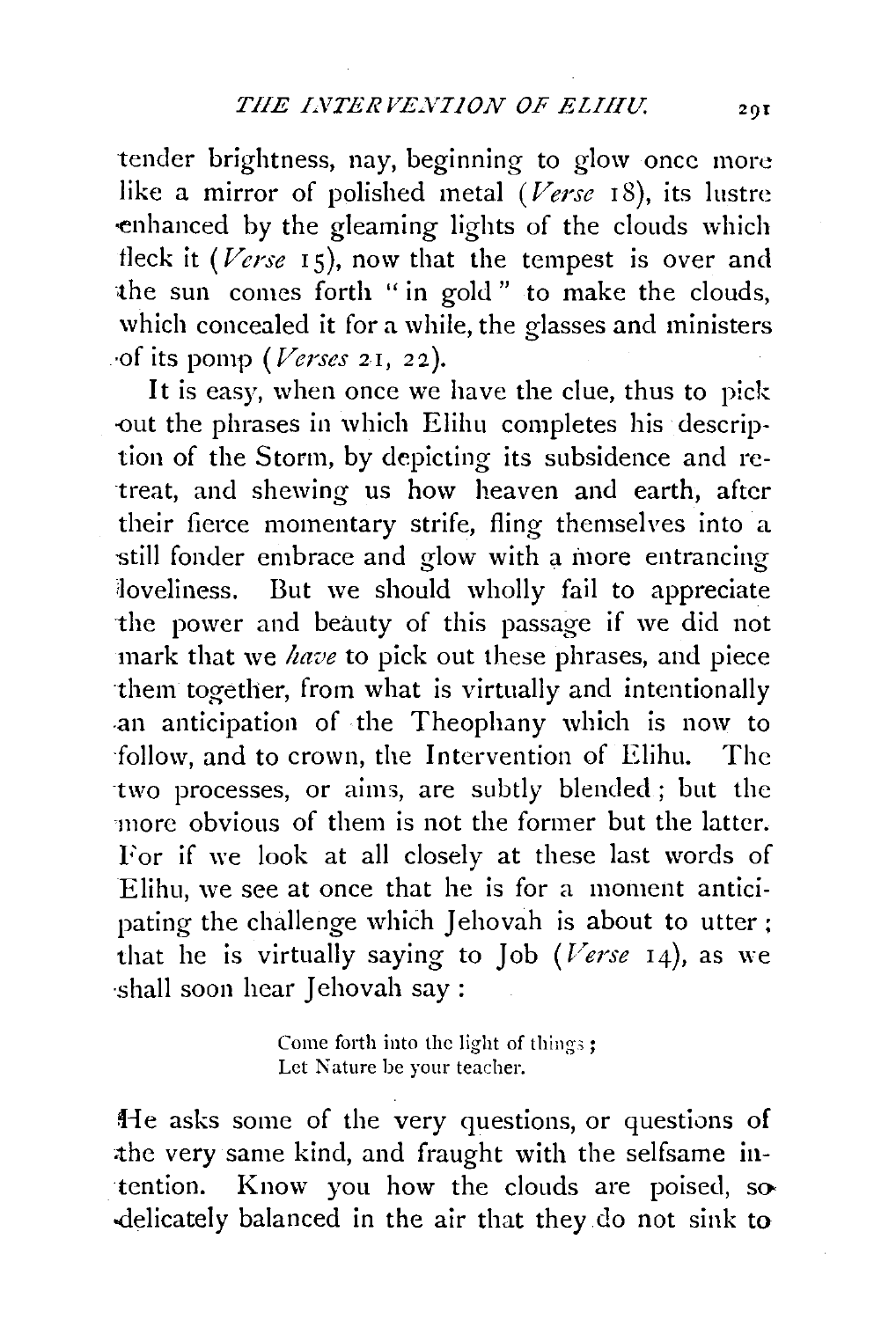earth, even when the very wind before which they sail is shedding its soft penetrating warmth upon you  $(Verses 16, 17)$ ? Can you explain this mystery which is at once so near to you and yet so far from you? Or know you how it is that the thin vaporous expanse· of the firmament is yet so strong that it retains its form and beauty notwithstanding all the storms which rage· through it, and shines forth with new lustre the instant they have passed by *(Verse* IS)? If not, if even these· familiar marvels and mysteries lie beyond your reach,. how should you comprehend, how affect or claim to. comprehend, the more recondite mysteries of human life and of the Providence which orders it ? You cannot see the way God takes with you, or the end He· has in view? O, wait! wait patiently for Him, and you *shall* see. A breath from Him will clear alii mysteries from your life, just as a wind from Him, sweeps the darkness from the sky (Verses 21, 22), and suffuses it with streams of golden light. And, meantime, bow with reverence before the awful majesty of Him whom you cannot find out for yourself, and hold fast to the conviction that He whom you cannot comprehend is nevertheless just and good and kind. *(Verse* 23).

All this is in the very tone of Jehovah when He: looks out upon Job from the retreating tempest, and, speaks to the man who has so long yearned for Him and listened for his voice. And if Elihu here speaks. for Jehovah, he also speaks for Job. He sets him an example of reverence and humility. He himself takes. toward God the very attitude he wants Job to take,. and which Job is compelled to take when he hears. Jehovah speak instead of hearing others speak of Him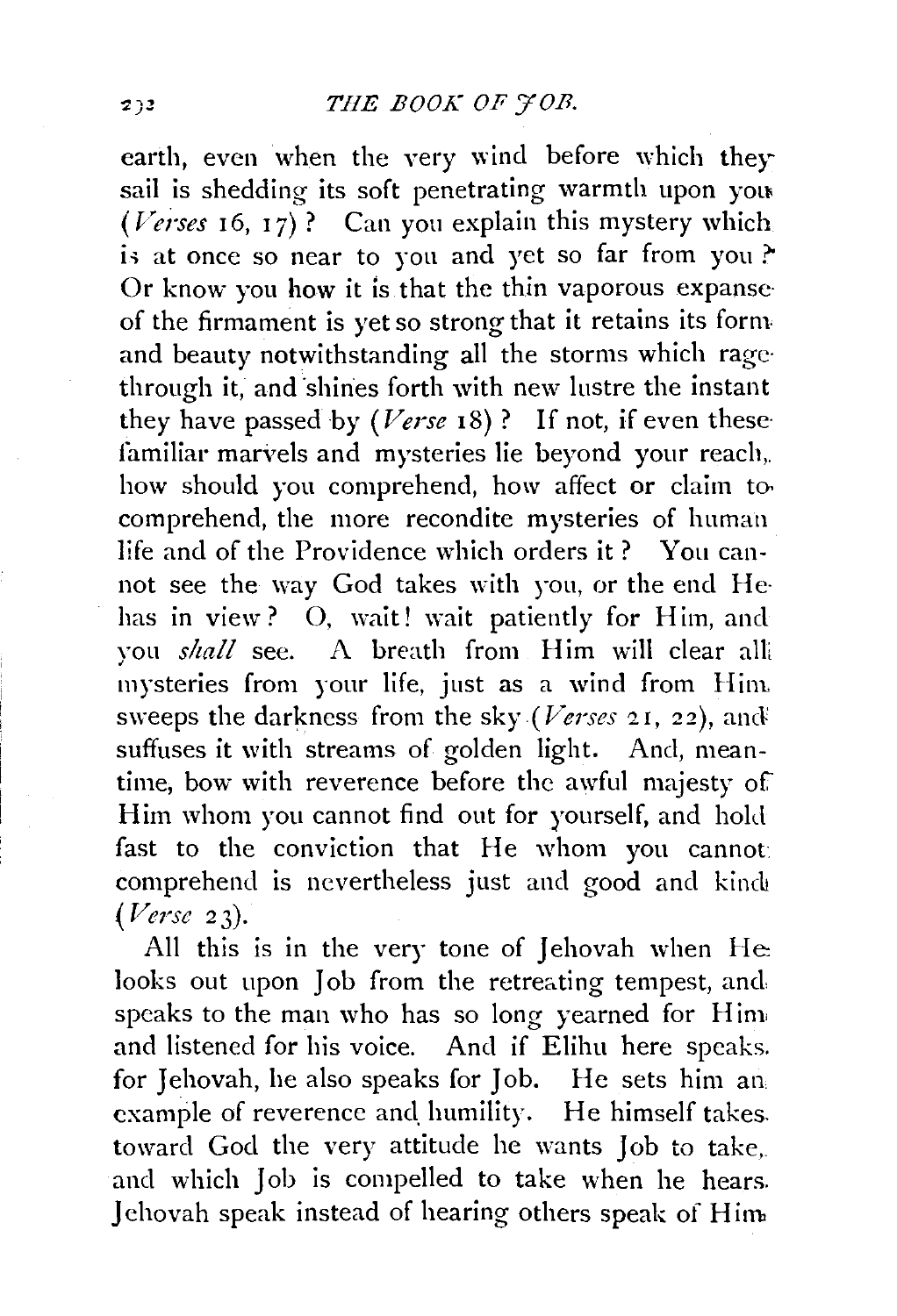(Comp. Chaps. xl. 3, 4; xlii.  $I-6$ ). It is not simply that Elihu, through the whole passage, bows before the mysteries which Job resents, and on the sharp edges -of which he rends and tears his heart. In *Verses* 19 and 20, and again in *Verses* 22 and 23, we have the words of one who feels that in the immediate Presence of God man must not dare to speak; one of a spirit so modest and reverential that he does not so much as expect to comprehend the ways of Him whom at the best we can but know in part, but is content to rely on his absolute wisdom and justice and love.

Nor is the final touch, the last sentence *(Verse* 24), -of this admirable homily or discourse less admirable than the many pregnant sentences and noble images .and thoughts which have preceded it. Job had set all his hope on seeing God face to face, not suspecting what the vision of the Divine Majesty and Holiness must involve for sinful man beneath the sky. And the ,moment before that awful but long-desired vision breaks •upon him, Elihu warns him that not even "the wise in heart" can endure to behold the God whom he has so. often challenged to appear. The feeling and the significance of these final words are finely rendered in one of our most familiar hymns:

> Eternal Light ! Eternal Light ! How pure the soul must be, When placed within thy searching sight lt shrinks not, but, with calm dciight, Can live and look on Thee.

The whole *argument* of the Poem is now before us, for though, in the approaching theophany, Jehovah deigns to speak, He does not deign to argue. Probably the Poet felt that it would be an offence against good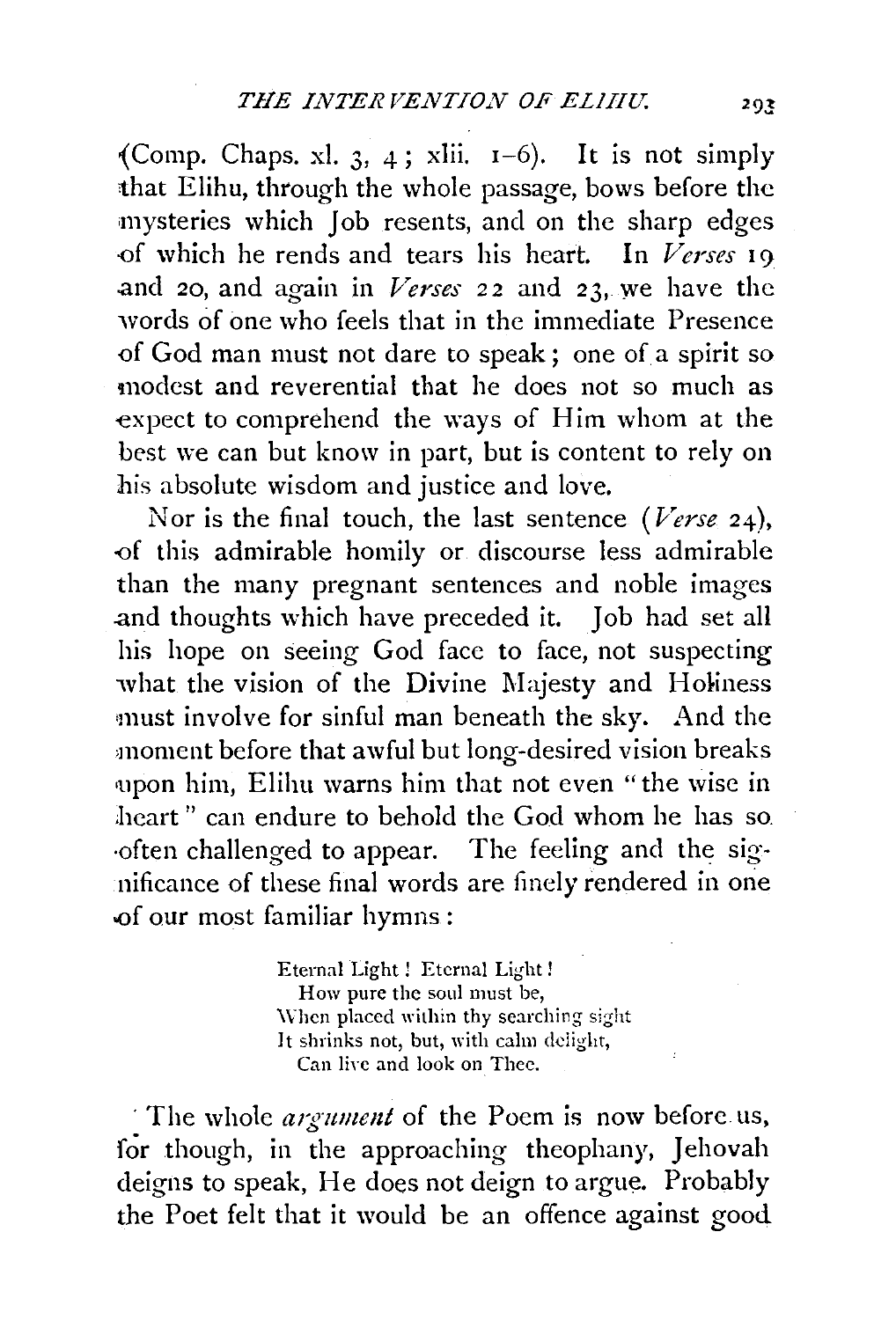taste, a violation of all dramatic propriety, to put arguments into the mouth of the Almighty, and represent Him as bandying logic with his creature. Still more probably he had himself passed through the deep spiritual struggle which he so nobly describes, and knew from his own experience that it is not by force of logic that the dark and trembling shadows of doubt are at last swept from the soul. What *can* be done by argument, moreover, he has already done, and done with a force and completeness of which even yet we may have .but an imperfect conception. Charmed by the varied beauty or the sustained sublimity of those sections of the Poem we have already studied,. we may have failed to bring together into a single and complete view the several arguments by which he has. vindicated the ways of God with men. With his usual tact he puts all these arguments into the lips of men.  $We hear them from Elihu, from Job himself, or even$ from the Friends. And it will be worth while, I think, before we pass on to the final section of the Poem and listen to Jehovah as He answers Job out of the tempest,. to gather up these scattered and half-concealed arguments in a few brief sentences, that we may see how they sustain each other and run up into a consistent: and comprehensive whole.

For one of these arguments we are indebted chiefly to the Friends. Their main contention was that, even here and now, it fares well with the good and goes ill with the wicked. And though they stated the fact somewhat too coarsely, and applied it much too universally and too peremptorily, yet who can deny that their statement contains a truth of the gravest importance when once it is detached, as in the course of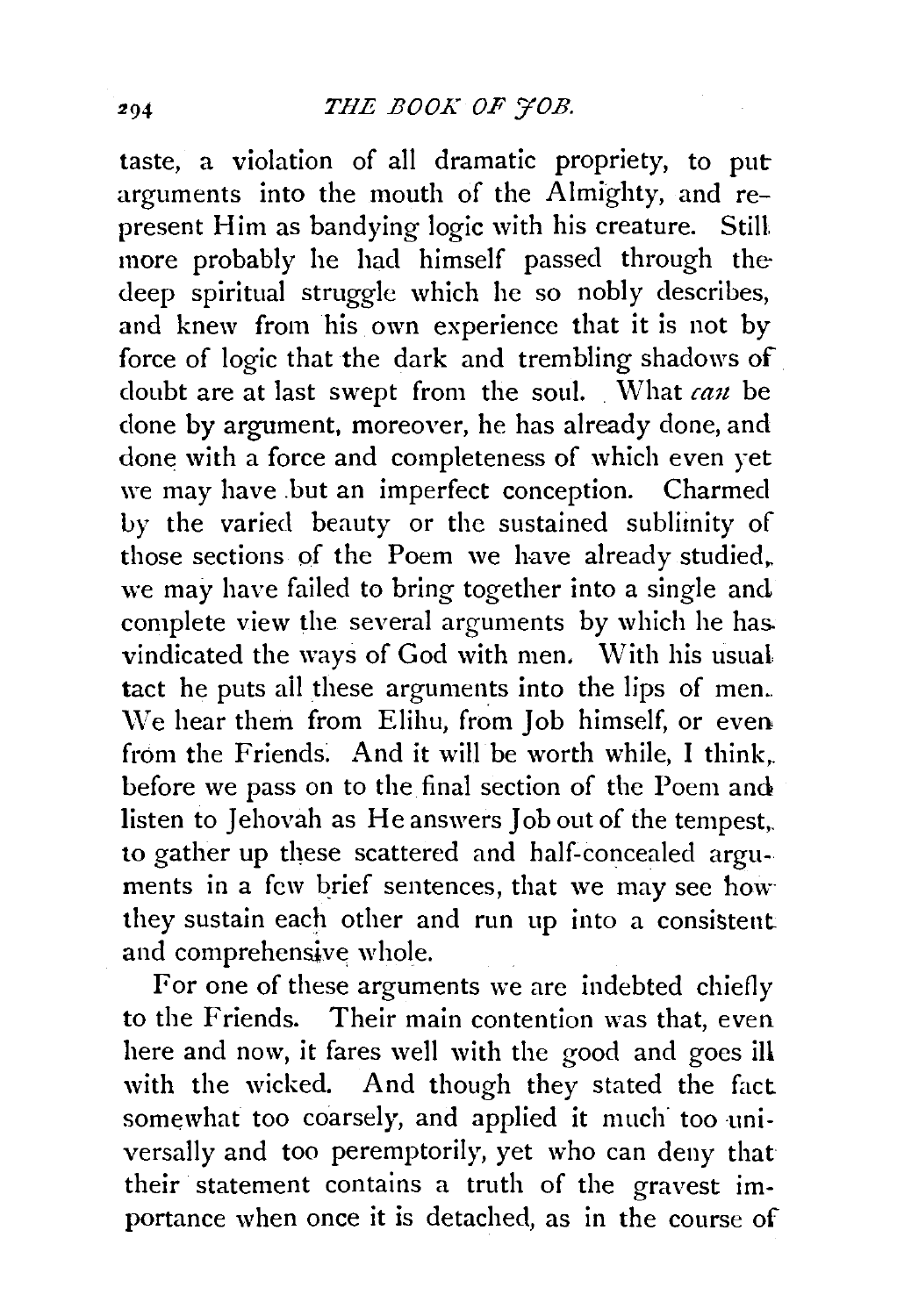their controversy with Job it is detached, from the bitter dogmatic exaggerations that turn it into a lie, and affords a very helpful clue to the mystery which encompasses our life? Elihu, again, makes a most valuable contribution to this great argument in his fundamental assumption, received, as he believes, by immediate inspiration from on high; viz., that the afflictions which men are called to endure, even when they are provoked by their own sins, are disciplinary and remedial in their intention rather than damnatory and punitive; a conviction which, so far as the practical conduct of life is concerned, goes far to solve the problem by which Job was perplexed. While Job himself, by his noble prevision of a judgment and a life to come, in which all the wrongs of time shall be redressed, and good shall come at last to all who have loved goodness and pursued it, throws the light of a great and most supporting hope into all the darknesses of earth and time.

Now if we weave these three lines of thought into a single argument, it may be doubted whether, even now that we hold the added thought and experience of some thirty centuries at our service, the most searching and inquisitive intellect can make any real addition to this ancient solution cf the great problem of human life and thought. For when we have said that under the just and kindly providence of God good comes to the good and ill to the evil and unthankful; that the very sufferings imposed on men, whether they be the natural results of their own transgression or the strokes of a merciful and fruitful discipline, are intended for their instruction, correction, and redemption ; and that whatever wrongs are not remedied here shall be remedied